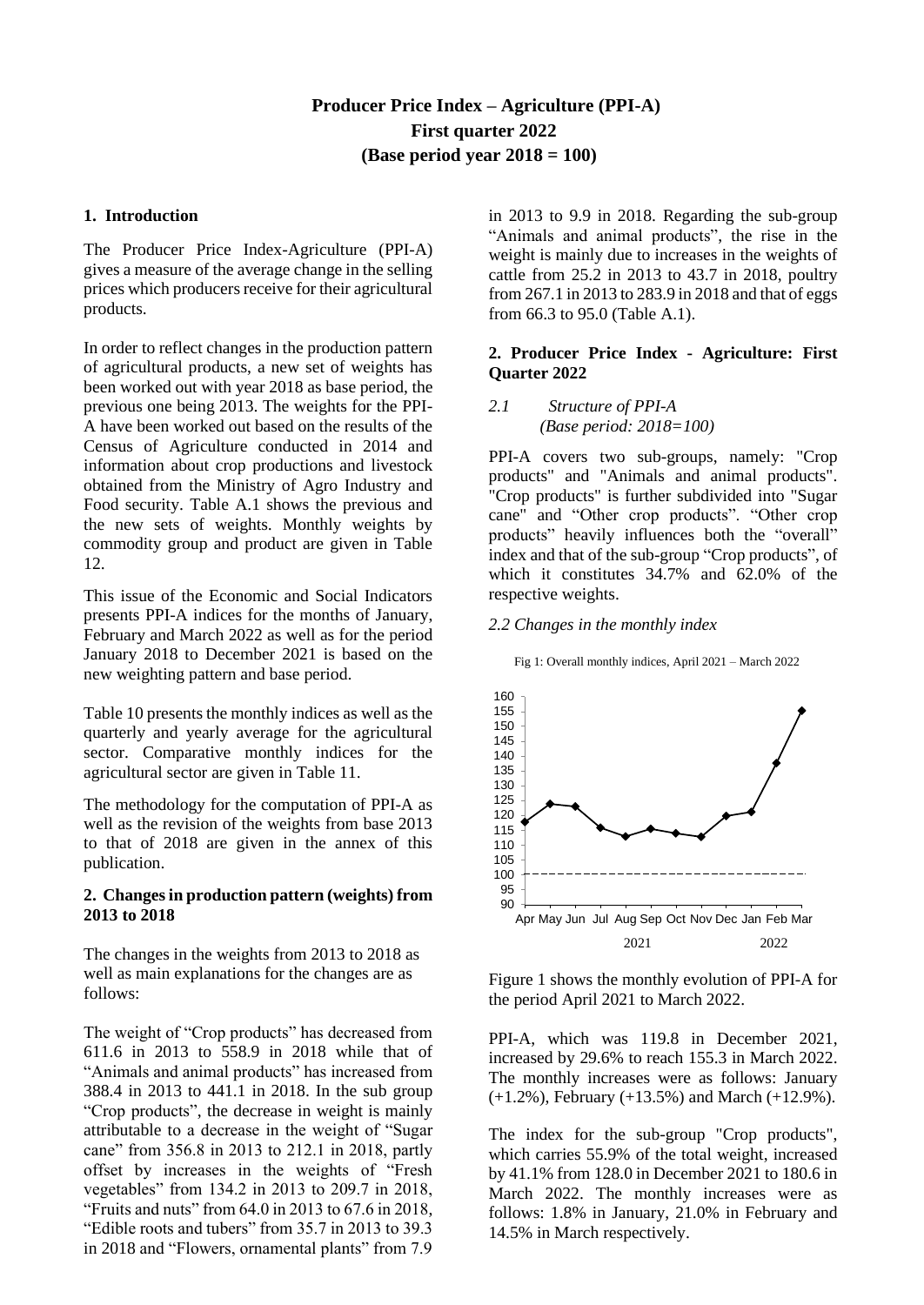#### *2.2.1 Sugar cane*

The index for the period July 2021 to March 2022 was 154.5 based on the forecast for the crop year 2021-2022. This index will be revised at the end of June 2022 when the final price is available.

#### *2.2.2 Other crop products*

The index for "Other crop products" which was 111.9 in December 2021, increased by 75.7% to reach 196.6 in March 2022, mainly due to increases in the prices of fresh vegetables (tomato, creepers, carrot and other fresh vegetables) (+120.8%) and, fruits and nuts  $(+27.2\%)$ .

In January, this index increased by 3.3%, mainly due to increases in the prices of fresh vegetables (tomato, creepers and other fresh vegetables) (+6.0%), partly offset by decreases in the prices of fruits and nuts  $(-2.3\%)$ .

In February, the index increased by 38.1%, mainly due to increases in the prices of fresh vegetables (tomato and creepers) (+61.6%).

In March, the index rose by 23.1%, mainly due to increases in the prices of fresh vegetables (tomato, carrot, beans and other fresh vegetables) (+28.9%) and, fruits and nuts (+20.3%).

#### *2.2.3 Animals and animal products*

The index for the sub-group "Animals and animal products" which was 109.3 in December 2021, increased by 12.8% to reach 123.3 in March 2022, mainly due to increases in the prices of poultry (+13.2%) and eggs (+18.9%).

In January, this index increased by 0.3%, mainly due to increases in the prices of cattle (+2.0%).

In February, the index increased by 2.3%, mainly due to increases in the prices of poultry (+3.5%).

In March, the index rose by 10.0%, mainly due to increases in the prices of poultry  $(+9.3\%)$ , and eggs  $(+18.6\%)$ .

More details of changes on a month-to-month basis are given in Table 6 and changes over the corresponding month of the previous year in Table 7.

#### *2.3 Changes in the quarterly index*

Fig 2: Overall quarterly indices,  $2<sup>nd</sup>$  quarter  $2020 - 1<sup>st</sup>$  quarter 2022



Figure 2 and Table 8 show the movement of quarterly PPI-A covering the period of 2<sup>nd</sup> Quarter 2020 to 1<sup>st</sup> Quarter 2022.

The overall index for the first quarter of 2022 increased by 19.5% when compared to the previous quarter and by 21.6% when compared to the corresponding quarter. Percentage changes on a quarterly basis and the net contributions of commodity groups and products to the overall index are given in Table 9.

#### *2.4 Changes in the yearly index*

The average prices which producers received from the sale of agricultural products in the year 2021 were 5.6% higher compared to the year 2020. The annual indices for the years 2019 - 2021, annual changes and the net contributions of commodity groups and products to the change are presented in Table 10.

Statistics Mauritius Ministry of Finance, Economic Planning and Development Port Louis **May 2022**

#### **CONTACT PERSONS:**

Ms. A.D. Soobhug Statistician [asoobhug@govmu.org](mailto:asoobhug@govmu.org)

Mr. J. Sowdagur Senior Statistical Officer [jasowdagur@govmu.org](mailto:jasowdagur@govmu.org)

Statistics Mauritius L.I.C Centre J. Kennedy Street Port Louis Telephone: (230) 208 1800 Fax: (230) 211 4150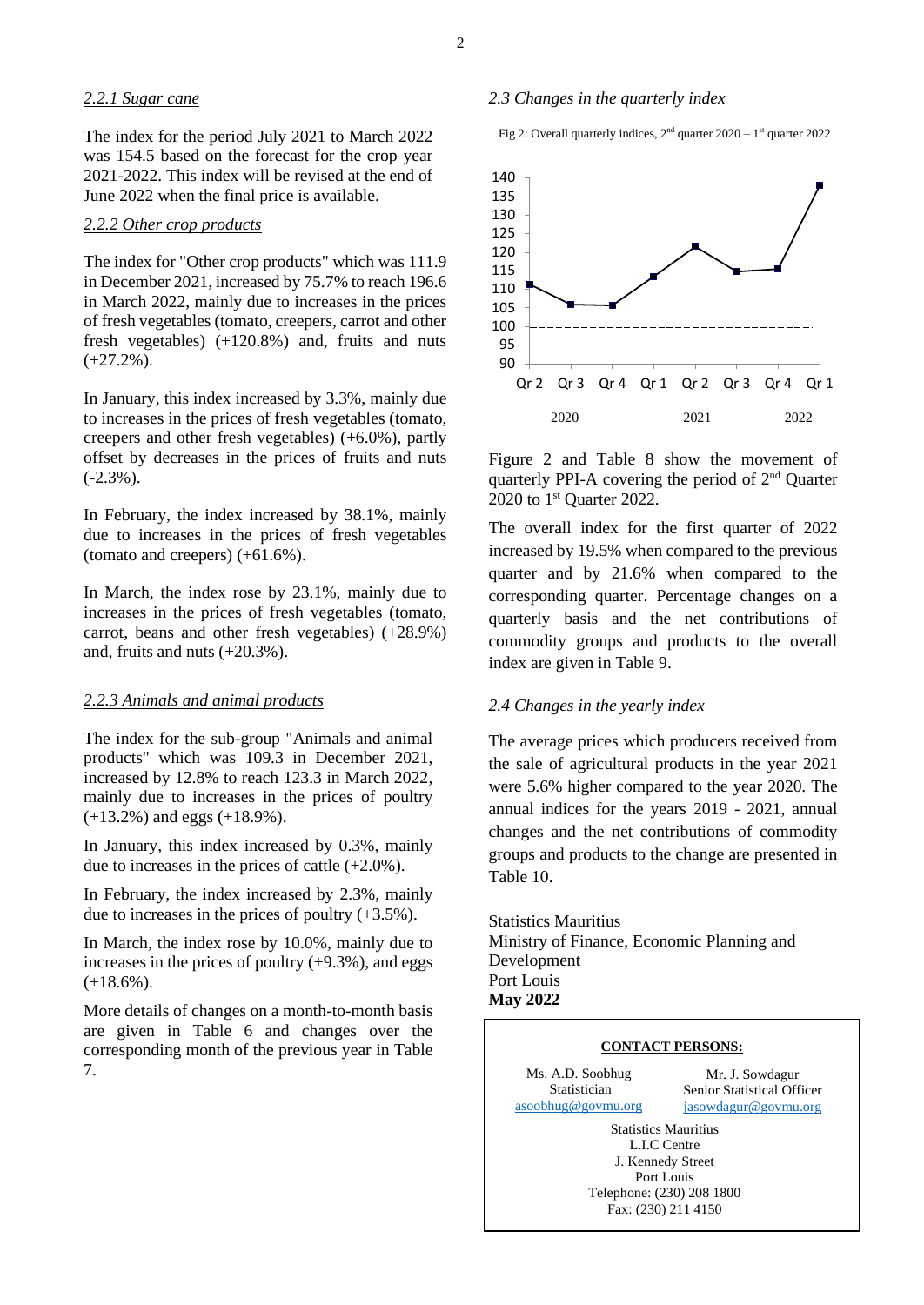## **(Base period: Year 2018=100)**

## **Table 1: Monthly indices by commodity group and product, January 2022 - March 2022**

| <b>Commodity Group</b>                      | Weight          |                | 2022     |          |
|---------------------------------------------|-----------------|----------------|----------|----------|
|                                             |                 | <b>January</b> | February | March    |
| <b>Crop Products</b>                        | 558.9           | 130.3          | 157.7    | 180.6    |
| Sugar Cane <sup>1</sup>                     | 212.1           | 154.5          | 154.5    | 154.5    |
| Other crops products                        | 346.7           | 115.6          | 159.7    | 196.6    |
| Fresh Vegetables <sup>2</sup>               | 209.7           | 110.8          | 179.0    | 230.7    |
| Beans                                       | 7.8             | 127.1          | 184.4    | 298.5    |
| <b>Brinjal</b>                              | 7.7             | 114.2          | 184.1    | 205.1    |
| Cabbage                                     | 11.9            | 140.9          | 187.7    | 228.2    |
| Cauliflower                                 | $3.0\,$         | 152.9          | 170.6    | 190.4    |
| Carrot                                      | 13.6            | 106.5          | 235.5    | 362.8    |
| Onion                                       | 10.9            | 119.7          | 119.7    | $\ldots$ |
| Tomato                                      | 63.3            | 73.2           | 169.9    | 237.5    |
| Creepers                                    | 60.8            | 126.5          | 201.1    | 190.8    |
| Other fresh vegetables                      | 30.7            | 126.7          | 140.5    | 200.0    |
| Fruits and nuts <sup>2</sup>                | 67.6            | 129.5          | 140.2    | 168.7    |
| Banana                                      | 12.8            | 129.8          | 129.8    | 169.7    |
| Pineapple                                   | 29.4            | 140.0          | 143.7    | 168.3    |
| Other fruits                                | 25.4            | 124.1          | 141.1    | $\ldots$ |
| Oilseeds and oleaginous fruits <sup>2</sup> | 5.8             | 100.2          | 99.6     | 121.0    |
| Groundnut                                   | 2.1             | 150.8          | 137.5    | 150.1    |
| Coconut                                     | 3.7             | 84.2           | 84.2     | 84.2     |
| Edible roots and tubers <sup>2</sup>        | 39.3            | 117.8          | 124.0    | 122.4    |
| Potato                                      | 30.8            | 111.2          | 111.2    | $\ldots$ |
| Other Root crops                            | 8.4             | 118.8          | 124.5    | 122.4    |
| Stimulant & spice <sup>2</sup>              | 14.6            | 110.8          | 112.7    | 111.7    |
| Tea $^{\mathrm{1}}$                         | 12.0            | 111.7          | 111.7    | 111.7    |
| Ginger                                      | 2.5             | 91.7           | 135.5    | 126.6    |
| <b>Flowers, ornamental plants</b>           | 9.9             | 128.3          | 128.3    | 128.3    |
| Anthurium                                   | 3.0             | 82.7           | 82.7     | 82.7     |
| Rose                                        | 1.1             | 136.8          | 136.8    | 136.8    |
| Other flowers                               | 5.8             | 150.0          | 150.0    | 150.0    |
| <b>Animals &amp; Animal Products</b>        | 441.1           | 109.6          | 112.1    | 123.3    |
| Cattle                                      | 43.7            | 106.4          | 106.4    | 106.4    |
| Pigs                                        | 3.1             | 111.1          | 111.1    | 113.3    |
| Goat                                        | $0.7\,$         | 122.1          | 125.7    | 125.7    |
| Deer                                        | $\!\!\!\!\!8.8$ | 105.1          | 105.1    | 105.1    |
| Poultry                                     | 283.9           | 111.7          | 115.6    | 126.4    |
| Eggs                                        | 95.0            | 105.2          | 105.5    | 125.1    |
| Milk                                        | 5.9             | 103.5          | 103.5    | 103.5    |
| <b>Overall Index</b>                        | 1,000.0         | 121.2          | 137.6    | 155.3    |

<sup>1</sup> Provisional

... Not applicable

 $2^2$  The indices are computed based on the method of variable baskets with fixed monthly weights in the base year as explained at paragragh 12 of Annex. The composition of these baskets is shown in Table 12.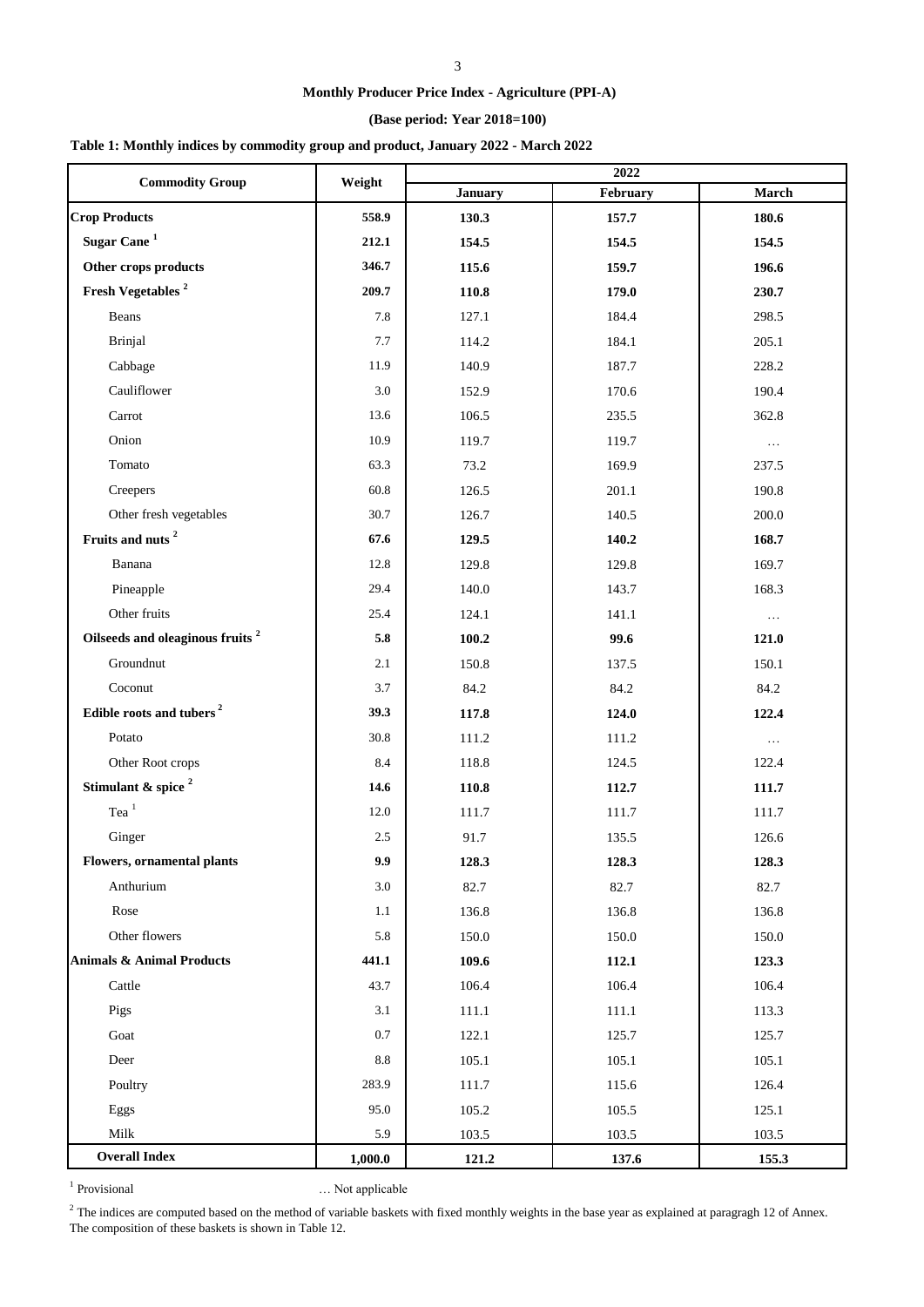#### **(Base period: Year 2018 =100)**

#### **Table 2: Monthly indices by commodity group and product, January 2021 - December 2021**

| <b>Commodity Group</b>                      | Weight  | 2021           |          |          |              |          |       |                    |                    |                    |                    |                    |                    |
|---------------------------------------------|---------|----------------|----------|----------|--------------|----------|-------|--------------------|--------------------|--------------------|--------------------|--------------------|--------------------|
|                                             |         | <b>January</b> | February | March    | <b>April</b> | May      | June  | July               | August             | September          | October            | <b>November</b>    | <b>December</b>    |
| <b>Crop Products</b>                        | 558.9   | 122.0          | 125.5    | 135.1    | 134.3        | 141.2    | 139.7 | 128.7              | 123.4              | 128.0              | 125.6              | 121.8              | 128.0              |
| <b>Sugar Cane</b>                           | 212.1   | 144.9          | 144.9    | 144.9    | 144.9        | 144.9    | 144.9 | 154.5 <sup>1</sup> | 154.5 <sup>1</sup> | 154.5 <sup>1</sup> | 154.5 <sup>1</sup> | 154.5 <sup>1</sup> | 154.5 <sup>1</sup> |
| Other crops products                        | 346.7   | 108.0          | 113.6    | 129.1    | 127.8        | 138.9    | 136.5 | 112.9              | 104.4              | 111.8              | 107.9              | 101.8              | 111.9              |
| Fresh Vegetables <sup>2</sup>               | 209.7   | 101.5          | 106.7    | 133.0    | 130.5        | 153.9    | 152.4 | 114.1              | 95.5               | 105.1              | 98.0               | 92.1               | 104.5              |
| Beans                                       | 7.8     | 113.5          | 114.5    | 116.7    | 113.2        | 139.3    | 144.7 | 80.9               | 94.2               | 111.3              | 94.5               | 76.6               | 127.9              |
| <b>Brinjal</b>                              | 7.7     | 66.4           | 75.7     | 90.4     | 107.4        | 191.6    | 208.6 | 158.4              | 147.6              | 167.2              | 124.3              | 117.6              | 180.8              |
| Cabbage                                     | 11.9    | 113.0          | 104.6    | 134.7    | 146.4        | 192.0    | 181.0 | 122.4              | 60.1               | 61.5               | 78.3               | 109.8              | 157.2              |
| Cauliflower                                 | 3.0     | 135.8          | 184.7    | 178.4    | 165.6        | 171.3    | 162.1 | 107.1              | 80.5               | 101.3              | 140.2              | 144.3              | 140.2              |
| Carrot                                      | 13.6    | 95.5           | 110.7    | 218.6    | 182.9        | 222.7    | 165.8 | 125.2              | 80.9               | 56.1               | 67.3               | 86.1               | 119.2              |
| Onion                                       | 10.9    | 113.2          | 113.2    | $\dots$  | $\ldots$     | $\dots$  | 119.7 | 119.7              | 119.7              | 119.7              | 119.7              | 119.7              | 119.7              |
| Tomato                                      | 63.3    | 92.9           | 110.5    | 136.9    | 133.1        | 145.5    | 145.4 | 86.5               | 46.8               | 20.5               | 42.7               | 52.1               | 55.1               |
| Creepers                                    | 60.8    | 110.5          | 108.1    | 121.0    | 119.8        | 142.8    | 152.4 | 129.3              | 106.2              | 115.6              | 114.0              | 94.5               | 117.6              |
| Other fresh vegetables                      | 30.7    | 98.2           | 95.4     | 101.8    | 102.7        | 116.9    | 141.5 | 136.5              | 125.3              | 133.1              | 126.7              | 110.1              | 102.1              |
| Fruits and nuts <sup>2</sup>                | 67.6    | 122.1          | 141.1    | 127.1    | 130.0        | 116.4    | 115.2 | 110.1              | 126.2              | 132.0              | 134.1              | 121.1              | 132.6              |
| Banana                                      | 12.8    | 138.9          | 138.9    | 138.9    | 138.9        | 119.9    | 119.9 | 129.8              | 129.8              | 129.8              | 129.8              | 129.8              | 129.8              |
| Pineapple                                   | 29.4    | 104.9          | 142.9    | 122.7    | 131.1        | 123.4    | 144.8 | 114.5              | 124.6              | 133.0              | 136.2              | 125.0              | 122.9              |
| Other fruits                                | 25.4    | 127.5          | 137.3    | $\ldots$ | 62.7         | 64.0     | 71.0  | 66.2               | $\ldots$           | $\dots$            | 134.9              | 116.2              | 134.6              |
| Oilseeds and oleaginous fruits <sup>2</sup> | 5.8     | 82.0           | 77.3     | 101.8    | 100.9        | 108.2    | 89.0  | 92.7               | 86.8               | 99.7               | 101.5              | 114.4              | 120.1              |
| Groundnut                                   | 2.1     | 120.1          | 95.0     | 126.8    | 122.6        | 135.6    | 158.4 | 168.3              | 162.5              | 190.2              | 158.5              | 145.8              | 151.3              |
| Coconut                                     | 3.7     | 70.0           | 70.0     | 70.0     | 70.0         | 70.0     | 70.0  | 72.1               | 72.1               | 72.1               | 76.7               | 76.7               | 76.7               |
| Edible roots and tubers <sup>2</sup>        | 39.3    | 119.5          | 108.7    | 126.3    | 122.6        | 117.2    | 110.1 | 110.4              | 109.4              | 111.1              | 110.8              | 111.3              | 111.3              |
| Potato                                      | 30.8    | 103.1          | 103.1    | $\ldots$ | $\cdots$     | $\cdots$ | 111.2 | 111.2              | 111.2              | 111.2              | 111.2              | 111.2              | 111.2              |
| Other Root crops                            | 8.4     | 121.8          | 108.9    | 126.3    | 122.6        | 117.2    | 109.8 | 109.2              | 99.9               | 110.1              | 106.2              | 112.3              | 111.5              |
| Stimulant & spice $2$                       | 14.6    | 113.0          | 112.8    | 111.9    | 113.8        | 115.6    | 113.5 | 113.5              | 107.6              | 109.2              | 110.5              | 104.4              | 108.8              |
| Tea                                         | 12.0    | 111.7          | 111.7    | 111.7    | 111.7        | 111.7    | 111.7 | 111.7 <sup>1</sup> | 111.7 <sup>1</sup> | 111.7 <sup>1</sup> | 111.7 <sup>1</sup> | 111.7 <sup>1</sup> | 111.7 <sup>1</sup> |
| Ginger                                      | 2.5     | 139.5          | 138.6    | 233.2    | 212.8        | 186.6    | 154.7 | 128.1              | 89.0               | 105.4              | 107.8              | 88.7               | 102.1              |
| <b>Flowers, ornamental plants</b>           | 9.9     | 112.4          | 112.4    | 112.4    | 111.3        | 112.4    | 112.4 | 128.3              | 128.3              | 128.3              | 128.3              | 128.3              | 128.3              |
| Anthurium                                   | 3.0     | 82.7           | 82.7     | 82.7     | 82.7         | 82.7     | 82.7  | 82.7               | 82.7               | 82.7               | 82.7               | 82.7               | 82.7               |
| Rose                                        | 1.1     | 126.3          | 126.3    | 126.3    | 115.8        | 126.3    | 126.3 | 136.8              | 136.8              | 136.8              | 136.8              | 136.8              | 136.8              |
| Other flowers                               | 5.8     | 125.0          | 125.0    | 125.0    | 125.0        | 125.0    | 125.0 | 150.0              | 150.0              | 150.0              | 150.0              | 150.0              | 150.0              |
| <b>Animals &amp; Animal Products</b>        | 441.1   | 95.9           | 95.3     | 95.8     | 97.0         | 101.9    | 101.9 | 99.6               | 99.6               | 99.6               | 99.4               | 101.5              | 109.3              |
| Cattle                                      | 43.7    | 99.3           | 99.3     | 99.3     | 101.3        | 101.3    | 101.3 | 104.3              | 104.3              | 104.3              | 104.3              | 104.3              | 104.3              |
| Pigs                                        | 3.1     | 111.1          | 111.1    | 111.1    | 111.1        | 111.1    | 111.1 | 114.0              | 114.0              | 114.0              | 111.1              | 111.1              | 111.1              |
| Goat                                        | 0.7     | 102.5          | 102.5    | 102.5    | 101.5        | 101.5    | 101.5 | 104.5              | 104.5              | 104.5              | 104.5              | 106.6              | 112.0              |
| Deer                                        | 8.8     | 101.1          | 101.1    | 101.1    | 101.1        | 101.1    | 101.1 | 105.1              | 105.1              | 105.1              | 105.1              | 105.1              | 105.1              |
| Poultry                                     | 283.9   | 97.8           | 96.1     | 96.1     | 96.1         | 103.3    | 103.3 | 103.3              | 103.3              | 103.3              | 103.0              | 103.0              | 111.7              |
| Eggs                                        | 95.0    | 87.5           | 89.7     | 92.0     | 96.9         | 98.0     | 98.0  | 85.4               | 85.4               | 85.2               | 85.7               | 95.4               | 105.2              |
| Milk                                        | 5.9     | 97.4           | 97.4     | 97.4     | 97.4         | 97.4     | 97.4  | 97.4               | 97.4               | 97.4               | 97.4               | 97.4               | 97.4               |
| <b>Overall Index</b>                        | 1.000.0 | 110.5          | 112.2    | 117.8    | 117.8        | 123.9    | 123.0 | 115.9              | 112.9              | 115.5              | 114.0              | 112.8              | 119.8              |

<sup>1</sup> Provisional **Exercise 2** … Not applicable

<sup>2</sup> The indices are computed based on the method of variable baskets with fixed monthly weights in the base year as explained at paragragh 12 of Annex. The composition of these baskets is shown in Table 12.

 $\rightarrow$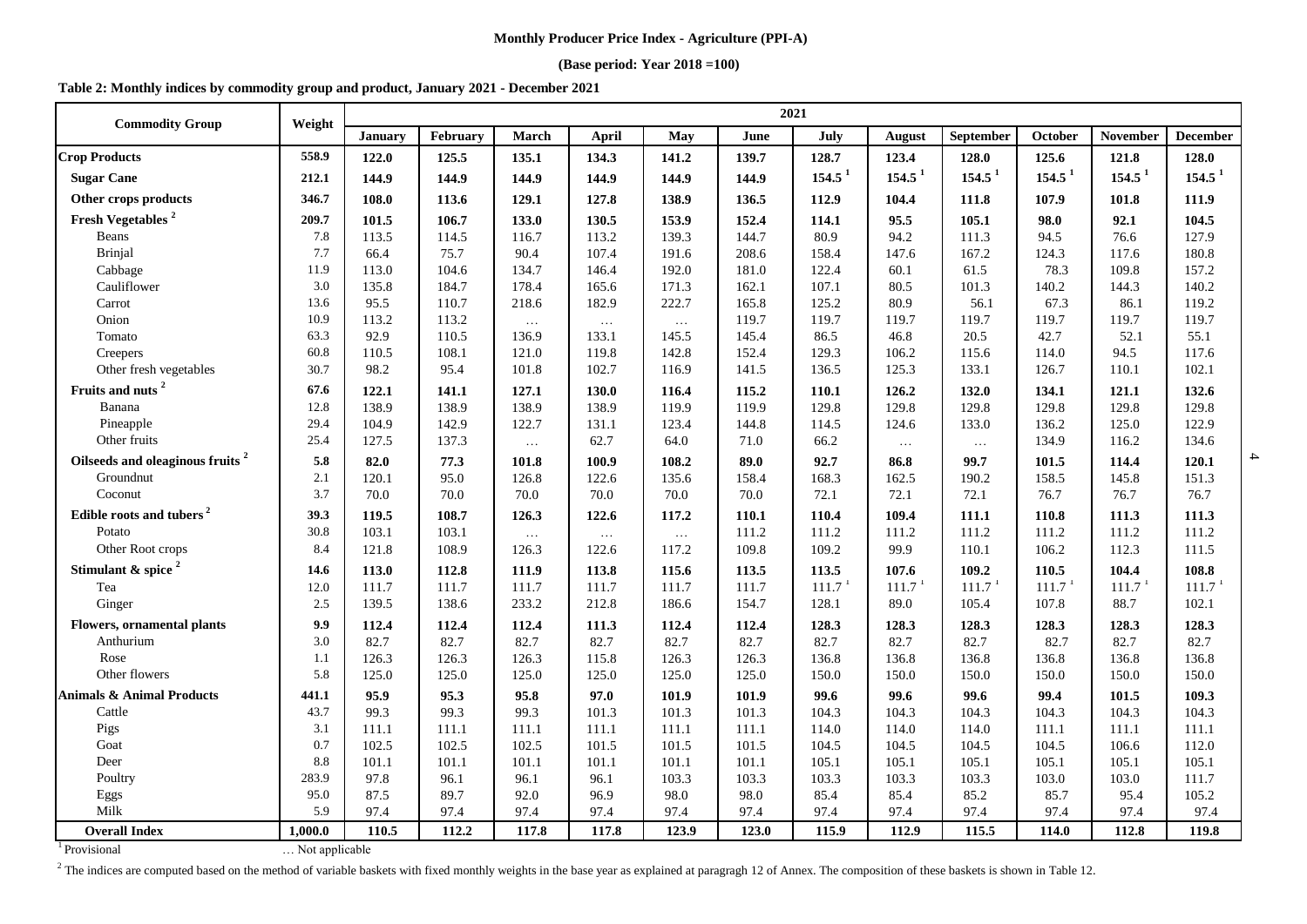#### **(Base period: Year 2018 =100)**

**Table 3: Monthly indices by commodity group and product, January 2020 - December 2020**

| <b>Commodity Group</b>               | Weight     |                |                |                |                |                |                | 2020           |                |                |                |                |                 |
|--------------------------------------|------------|----------------|----------------|----------------|----------------|----------------|----------------|----------------|----------------|----------------|----------------|----------------|-----------------|
|                                      |            | January        | February       | March          | <b>April</b>   | May            | June           | July           | <b>August</b>  | September      | October        | November       | <b>December</b> |
| <b>Crop Products</b>                 | 558.9      | 116.8          | 132.7          | 157.2          | 153.1          | 119.1          | 99.7           | 111.8          | 114.4          | 122.8          | 117.5          | 112.1          | 112.1           |
| <b>Sugar Cane</b>                    | 212.1      | 117.3          | 117.3          | 117.3          | 117.3          | 117.3          | 117.3          | 144.9          | 144.9          | 144.9          | 144.9          | 144.9          | 144.9           |
| Other crops products                 | 346.7      | 116.4          | 142.2          | 181.6          | 175.0          | 120.2          | 88.9           | 91.5           | 95.7           | 109.3          | 100.7          | 92.0           | 92.0            |
| Fresh Vegetables <sup>1</sup>        | 209.7      | 116.7          | 162.0          | 213.8          | 215.0          | 134.0          | 81.2           | 80.8           | 89.9           | 105.0          | 88.8           | 81.8           | 85.7            |
| Beans                                | 7.8        | 179.9          | 151.5          | 159.7          | 137.7          | 91.6           | 57.5           | 76.1           | 121.9          | 112.4          | 56.6           | 62.8           | 107.4           |
| <b>Brinjal</b>                       | 7.7        | 85.9           | 106.8          | 145.5          | 279.0          | 188.6          | 124.7          | 82.4           | 121.7          | 117.1          | 76.1           | 59.8           | 61.3            |
| Cabbage                              | 11.9       | 123.3          | 184.4          | 264.4          | 269.4          | 101.9          | 51.6           | 49.6           | 47.2           | 60.8           | 87.2           | 95.9           | 109.4           |
| Cauliflower                          | 3.0        | 125.4          | 145.0          | 181.8          | 185.4          | 176.4          | 129.1          | 111.4          | 95.7           | 99.1           | 113.1          | 112.2          | 120.9           |
| Carrot                               | 13.6       | 87.5           | 137.6          | 303.1          | 261.2          | 126.4          | 52.0           | 55.0           | 57.4           | 41.7           | 56.1           | 54.6           | 76.7            |
| Onion                                | 10.9       | 102.6          | 102.6          | $\ldots$       | $\cdots$       | $\cdots$       | 102.6          | 113.2          | 113.2          | 113.2          | 113.2          | 113.2          | 113.2           |
| Tomato                               | 63.3       | 111.8          | 217.6          | 248.5          | 222.5          | 148.3          | 59.1           | 42.2           | 26.5           | 26.8           | 43.2           | 58.4           | 60.4            |
| Creepers                             | 60.8       | 116.5          | 117.6          | 151.7          | 190.2          | 134.6          | 111.0          | 112.0          | 109.8          | 134.7          | 102.4          | 81.0           | 91.6            |
| Other fresh vegetables               | 30.7       | 124.9          | 103.4          | 159.6          | 174.6          | 110.6          | 90.5           | 107.2          | 110.6          | 111.7          | 117.1          | 96.3           | 93.8            |
| Fruits and nuts <sup>1</sup>         | 67.6       | 131.5          | 118.4          | 133.1          | 97.1           | 89.7           | 96.8           | 107.1          | 101.6          | 123.0          | 130.7          | 106.1          | 93.0            |
| Banana                               | 12.8       | 112.8          | 112.8          | 119.9          | 119.9          | 112.8          | 112.8          | 112.8          | 112.8          | 112.8          | 118.8          | 118.8          | 118.8           |
| Pineapple                            | 29.4       | 159.9          | 125.2          | 138.0          | 86.4           | 81.2           | 101.1          | 112.3          | 96.5           | 127.8          | 142.7          | 101.3          | 76.3            |
| Other fruits                         | 25.4       | 120.7          | 101.2          | $\ldots$       | 114.7          | 81.7           | 81.8           | 81.8           | $\ldots$       | $\cdots$       | 103.2          | 105.8          | 93.5            |
| Oilseeds and oleaginous fruits       | 5.8        | 82.3           | 82.0           | 100.2          | 102.0          | 101.6          | 82.1           | 79.0           | 74.4           | 80.7           | 90.6           | 107.7          | 107.0           |
| Groundnut                            | 2.1        | 131.2          | 119.9          | 126.8          | 126.8          | 126.8          | 138.9          | 123.9          | 114.1          | 126.8          | 145.7          | 141.4          | 135.9           |
| Coconut                              | 3.7        | 66.7           | 66.7           | 66.7           | 66.7           | 66.7           | 66.7           | 66.7           | 66.7           | 66.7           | 66.7           | 66.7           | 66.7            |
| Edible roots and tubers <sup>1</sup> | 39.3       | 95.6           | 103.4          | 149.9          | 145.9          | 105.1          | 98.4           | 105.7          | 104.5          | 104.9          | 104.3          | 104.6          | 105.7           |
| Potato                               | 30.8       | 99.1           | 99.1           | $\cdots$       | $\ldots$       | $\cdots$       | 99.1           | 103.1          | 103.1          | 103.1          | 103.1          | 103.1          | 103.1           |
| Other Root crops                     | 8.4        | 95.2           | 103.6          | 149.9          | 145.9          | 105.1          | 98.2           | 109.6          | 111.3          | 118.3          | 118.1          | 116.9          | 125.9           |
| Stimulant & spice $1$                | 14.6       | 115.2          | 115.2          | 106.9          | 111.6          | 117.0          | 113.5          | 115.4          | 114.4          | 118.5          | 113.9          | 113.9          | 115.6           |
| Tea                                  | 12.0       | 106.5          | 106.5          | 106.5          | 106.5          | 106.5          | 106.5          | 111.7          | 111.7          | 111.7          | 111.7          | 111.7          | 111.7           |
| Ginger                               | 2.5        | 297.2          | 317.5          | 362.0          | 357.1          | 303.2          | 272.5          | 145.4          | 127.0          | 128.7          | 119.0          | 118.3          | 124.9           |
| <b>Flowers, ornamental plants</b>    | 9.9        | 112.7          | 112.5          | 112.2          | 112.2          | 112.2          | 128.1          | 128.1          | 128.1          | 128.1          | 119.6          | 119.6          | 119.6           |
| Anthurium                            | 3.0        | 83.7           | 83.1           | 82.1           | 82.1           | 82.1           | 82.1           | 82.1           | 82.1           | 82.1           | 82.1           | 82.1           | 82.1            |
| Rose                                 | 1.1        | 126.3          | 126.3          | 126.3          | 126.3          | 126.3          | 136.8          | 136.8          | 136.8          | 136.8          | 126.3          | 126.3          | 126.3           |
| Other flowers                        | 5.8        | 125.0          | 125.0          | 125.0          | 125.0          | 125.0          | 150.0          | 150.0          | 150.0          | 150.0          | 137.5          | 137.5          | 137.5           |
| <b>Animals &amp; Animal Products</b> | 441.1      | 95.6           | 95.6           | 94.9           | 95.5           | 95.5           | 93.4           | 93.3           | 91.9           | 92.2           | 95.8           | 95.3           | 95.1            |
| Cattle                               | 43.7       | 99.8           | 99.8           | 99.8           | 98.8           | 98.8           | 98.8           | 99.3           | 99.3           | 99.3           | 99.3           | 99.3           | 99.3            |
| Pigs                                 | 3.1        | 97.3           | 97.3           | 97.3           | 97.3           | 97.3           | 97.3           | 97.3           | 111.1          | 108.5          | 111.1          | 111.1          | 111.1           |
| Goat<br>Deer                         | 0.7<br>8.8 | 101.9<br>100.0 | 101.9<br>100.0 | 101.9<br>100.0 | 100.9<br>100.0 | 100.9<br>100.0 | 100.9<br>100.0 | 100.5<br>101.1 | 100.5<br>101.1 | 100.5<br>101.1 | 100.5<br>101.1 | 100.5<br>101.1 | 100.5<br>101.1  |
| Poultry                              | 283.9      | 96.4           | 96.4           | 96.4           | 92.6           | 94.4           | 94.4           | 96.2           | 95.1           | 96.2           | 96.7           | 96.7           | 96.7            |
| Eggs                                 | 95.0       | 90.6           | 90.6           | 87.3           | 102.6          | 96.8           | 86.5           | 80.9           | 77.2           | 75.4           | 90.1           | 87.9           | 87.2            |
| Milk                                 | 5.9        | 93.4           | 93.4           | 93.4           | 93.4           | 93.4           | 97.4           | 97.4           | 97.4           | 97.4           | 97.4           | 97.4           | 97.4            |
| <b>Overall Index</b>                 | 1.000.0    | 107.4          | 116.3          | 129.7          | 127.7          | 108.7          | 96.9           | 103.6          | 104.5          | 109.3          | 107.9          | 104.7          | 104.6           |

 $\sigma$ 

<sup>1</sup> The indices are computed based on the method of variable baskets with fixed monthly weights in the base year as explained at paragragh 12 of Annex. The composition of these baskets is shown in Table 12.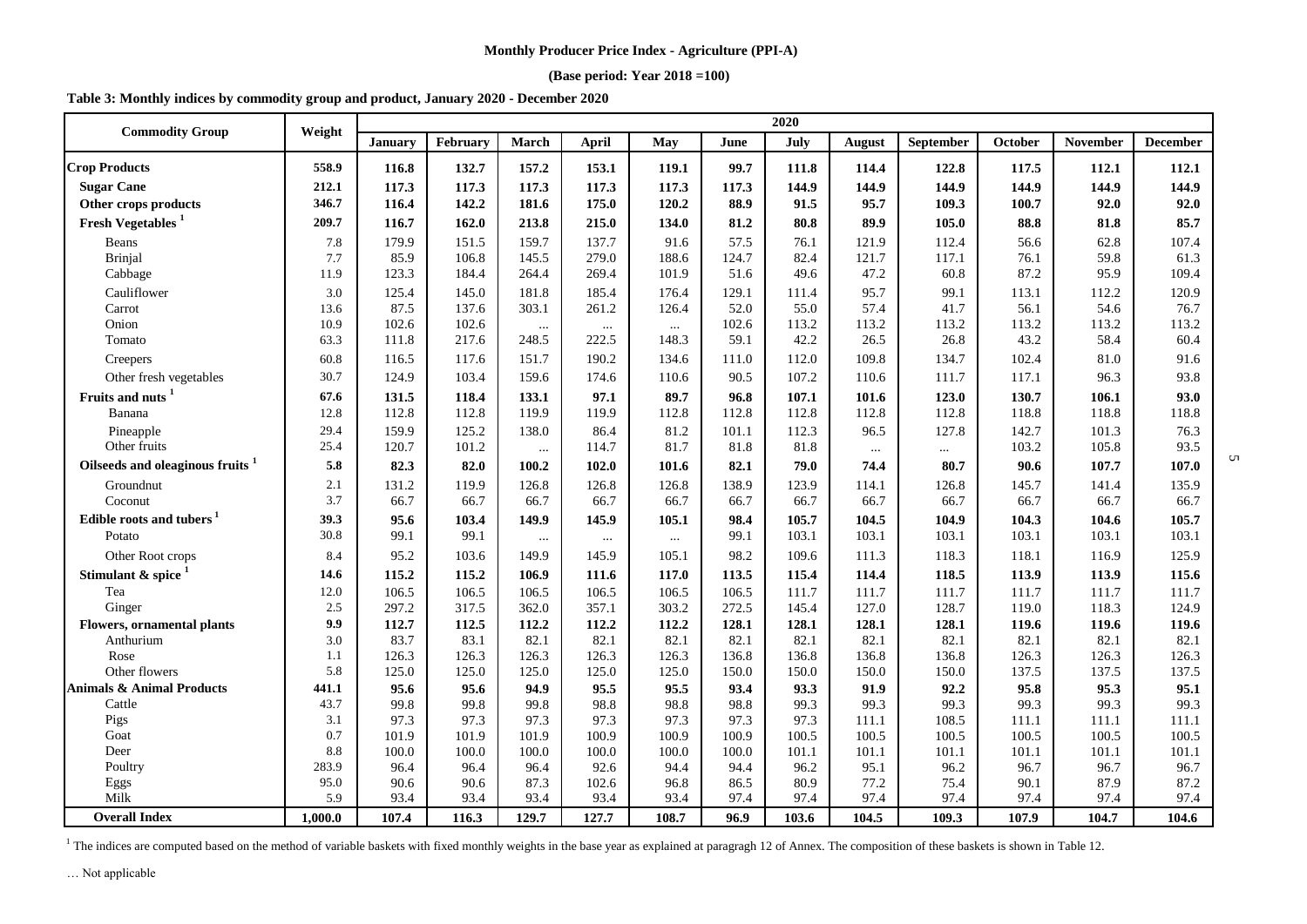**(Base period: Year 2018 =100)**

| <b>Commodity Group</b>                      | 2019<br>Weight |         |          |          |          |          |       |       |          |           |         |                 |                 |  |  |  |
|---------------------------------------------|----------------|---------|----------|----------|----------|----------|-------|-------|----------|-----------|---------|-----------------|-----------------|--|--|--|
|                                             |                | January | February | March    | April    | May      | June  | July  | August   | September | October | <b>November</b> | <b>December</b> |  |  |  |
| <b>Crop Products</b>                        | 558.9          | 93.2    | 101.2    | 111.4    | 116.7    | 103.2    | 85.9  | 101.5 | 115.1    | 106.9     | 100.2   | 99.2            | 100.9           |  |  |  |
| <b>Sugar Cane</b>                           | 212.1          | 89.6    | 89.6     | 89.6     | 89.6     | 89.6     | 89.6  | 117.3 | 117.3    | 117.3     | 117.3   | 117.3           | 117.3           |  |  |  |
| Other crops products                        | 346.7          | 95.5    | 108.2    | 124.7    | 133.3    | 111.4    | 83.7  | 91.8  | 113.8    | 100.5     | 89.7    | 88.1            | 90.9            |  |  |  |
| <b>Fresh Vegetables</b> <sup>1</sup>        | 209.7          | 89.2    | 109.7    | 133.5    | 146.2    | 118.6    | 74.6  | 85.4  | 114.7    | 93.7      | 78.3    | 73.6            | 78.3            |  |  |  |
| <b>Beans</b>                                | 7.8            | 90.7    | 135.7    | 121.4    | 145.5    | 97.4     | 79.1  | 126.5 | 152.3    | 58.3      | 46.8    | 75.1            | 102.4           |  |  |  |
| <b>Brinjal</b>                              | 7.7            | 75.6    | 83.0     | 69.0     | 123.6    | 119.8    | 111.9 | 94.9  | 136.4    | 98.5      | 60.9    | 98.0            | 91.2            |  |  |  |
| Cabbage                                     | 11.9           | 96.6    | 113.1    | 153.7    | 142.7    | 99.6     | 80.8  | 80.3  | 110.7    | 88.3      | 58.9    | 90.9            | 94.0            |  |  |  |
| Cauliflower                                 | 3.0            | 140.2   | 164.0    | 167.4    | 155.4    | 178.6    | 122.8 | 114.8 | 105.5    | 100.8     | 93.8    | 117.8           | 95.5            |  |  |  |
| Carrot                                      | 13.6           | 137.2   | 164.9    | 207.0    | 261.5    | 197.6    | 65.1  | 58.3  | 56.0     | 41.4      | 41.8    | 40.0            | 46.4            |  |  |  |
| Onion                                       | 10.9           | 102.6   | 102.6    | $\ddots$ | $\ldots$ | $\ldots$ | 102.6 | 102.6 | 102.6    | 102.6     | 102.6   | 102.6           | 102.6           |  |  |  |
| Tomato                                      | 63.3           | 75.5    | 108.2    | 166.0    | 163.6    | 128.7    | 44.4  | 44.1  | 66.6     | 87.2      | 62.2    | 42.2            | 49.6            |  |  |  |
| Creepers                                    | 60.8           | 91.2    | 111.1    | 74.9     | 84.7     | 75.8     | 91.3  | 105.9 | 131.9    | 102.0     | 85.0    | 74.5            | 89.6            |  |  |  |
| Other fresh vegetables                      | 30.7           | 86.1    | 90.7     | 103.2    | 125.1    | 109.0    | 105.2 | 124.3 | 132.7    | 99.9      | 82.8    | 87.5            | 87.0            |  |  |  |
| Fruits and nuts <sup>1</sup>                | 67.6           | 110.5   | 112.7    | 124.5    | 122.9    | 101.7    | 96.6  | 100.3 | 116.7    | 110.2     | 105.4   | 109.3           | 107.6           |  |  |  |
| Banana                                      | 12.8           | 126.2   | 126.2    | 126.2    | 126.2    | 126.2    | 126.2 | 98.5  | 112.8    | 112.8     | 112.8   | 112.8           | 119.9           |  |  |  |
| Pineapple                                   | 29.4           | 115.8   | 110.5    | 123.8    | 124.2    | 94.2     | 93.9  | 106.8 | 118.5    | 109.0     | 98.7    | 99.1            | 108.7           |  |  |  |
| Other fruits                                | 25.4           | 104.4   | 103.3    | $\ddots$ | 84.0     | 84.1     | 84.0  | 81.8  | $\ldots$ | $\ldots$  | 119.2   | 115.0           | 106.2           |  |  |  |
| Oilseeds and oleaginous fruits <sup>1</sup> | 5.8            | 101.6   | 105.4    | 99.4     | 104.4    | 91.4     | 102.3 | 105.6 | 104.9    | 108.4     | 86.6    | 105.3           | 110.8           |  |  |  |
| Groundnut                                   | 2.1            | 107.2   | 118.6    | 99.1     | 107.4    | 85.3     | 110.8 | 126.8 | 129.2    | 135.9     | 132.8   | 137.1           | 142.5           |  |  |  |
| Coconut                                     | 3.7            | 100.0   | 100.0    | 100.0    | 100.0    | 100.0    | 100.0 | 100.0 | 100.0    | 100.0     | 66.7    | 66.7            | 66.7            |  |  |  |
| Edible roots and tubers <sup>1</sup>        | 39.3           | 94.1    | 92.3     | 93.0     | 101.3    | 92.8     | 90.3  | 94.2  | 99.2     | 99.4      | 99.0    | 99.5            | 99.6            |  |  |  |
| Potato                                      | 30.8           | 99.1    | 99.1     | $\ldots$ | $\ldots$ | $\ldots$ | 99.1  | 99.1  | 99.1     | 99.1      | 99.1    | 99.1            | 99.1            |  |  |  |
| Other Root crops                            | 8.4            | 93.4    | 92.0     | 93.0     | 101.3    | 92.8     | 87.5  | 87.1  | 99.6     | 101.5     | 97.8    | 102.5           | 103.1           |  |  |  |
| Stimulant & spice                           | 14.6           | 105.4   | 107.9    | 102.8    | 106.8    | 111.2    | 109.5 | 118.9 | 130.1    | 146.2     | 140.9   | 144.4           | 148.4           |  |  |  |
| Tea                                         | 12.0           | 102.5   | 102.5    | 102.5    | 102.5    | 102.5    | 102.5 | 106.5 | 106.5    | 106.5     | 106.5   | 106.5           | 106.5           |  |  |  |
| Ginger                                      | 2.5            | 166.9   | 232.8    | 292.8    | 315.6    | 265.8    | 268.3 | 221.3 | 238.0    | 206.1     | 221.1   | 224.6           | 245.9           |  |  |  |
| <b>Flowers, ornamental plants</b>           | 9.9            | 112.2   | 112.5    | 112.5    | 112.5    | 112.5    | 112.5 | 112.5 | 112.5    | 112.5     | 112.5   | 112.5           | 112.5           |  |  |  |
| Anthurium                                   | 3.0            | 82.1    | 83.1     | 83.1     | 83.1     | 83.1     | 83.1  | 83.1  | 83.1     | 83.1      | 83.1    | 83.1            | 83.1            |  |  |  |
| Rose                                        | 1.1            | 126.3   | 126.3    | 126.3    | 126.3    | 126.3    | 126.3 | 126.3 | 126.3    | 126.3     | 126.3   | 126.3           | 126.3           |  |  |  |
| Other flowers                               | 5.8            | 125.0   | 125.0    | 125.0    | 125.0    | 125.0    | 125.0 | 125.0 | 125.0    | 125.0     | 125.0   | 125.0           | 125.0           |  |  |  |
| <b>Animals &amp; Animal Products</b>        | 441.1          | 95.5    | 94.5     | 95.8     | 95.5     | 94.5     | 95.8  | 99.5  | 99.7     | 96.6      | 93.9    | 94.5            | 95.2            |  |  |  |
| Cattle                                      | 43.7           | 100.8   | 100.8    | 100.8    | 100.8    | 100.8    | 100.8 | 100.8 | 100.8    | 100.8     | 99.8    | 99.8            | 99.8            |  |  |  |
| Pigs                                        | 3.1            | 97.3    | 97.3     | 97.3     | 97.3     | 97.3     | 97.3  | 97.3  | 97.3     | 97.3      | 97.3    | 97.3            | 97.3            |  |  |  |
| Goat                                        | 0.7            | 102.0   | 102.0    | 102.0    | 100.9    | 100.9    | 100.9 | 100.9 | 100.9    | 100.9     | 101.9   | 101.9           | 101.9           |  |  |  |
| Deer                                        | 8.8            | 100.0   | 100.0    | 100.0    | 100.0    | 100.0    | 100.0 | 100.0 | 100.0    | 100.0     | 100.0   | 100.0           | 100.0           |  |  |  |
| Poultry                                     | 283.9          | 94.3    | 94.3     | 94.3     | 94.3     | 94.3     | 94.3  | 98.0  | 98.0     | 95.9      | 94.8    | 94.8            | 95.3            |  |  |  |
| Eggs                                        | 95.0           | 94.4    | 89.9     | 96.1     | 94.4     | 89.9     | 96.1  | 103.9 | 104.9    | 96.6      | 87.7    | 90.7            | 92.6            |  |  |  |
| Milk                                        | 5.9            | 121.8   | 121.8    | 121.8    | 121.8    | 121.8    | 121.8 | 93.4  | 93.4     | 93.4      | 93.4    | 93.4            | 93.4            |  |  |  |
| <b>Overall Index</b>                        | 1.000.0        | 94.2    | 98.2     | 104.5    | 107.3    | 99.4     | 90.3  | 100.6 | 108.3    | 102.4     | 97.4    | 97.1            | 98.4            |  |  |  |

6

<sup>1</sup> The indices are computed based on the method of variable baskets with fixed monthly weights in the base year as explained at paragragh 12 of Annex. The composition of these baskets is shown in Table 12.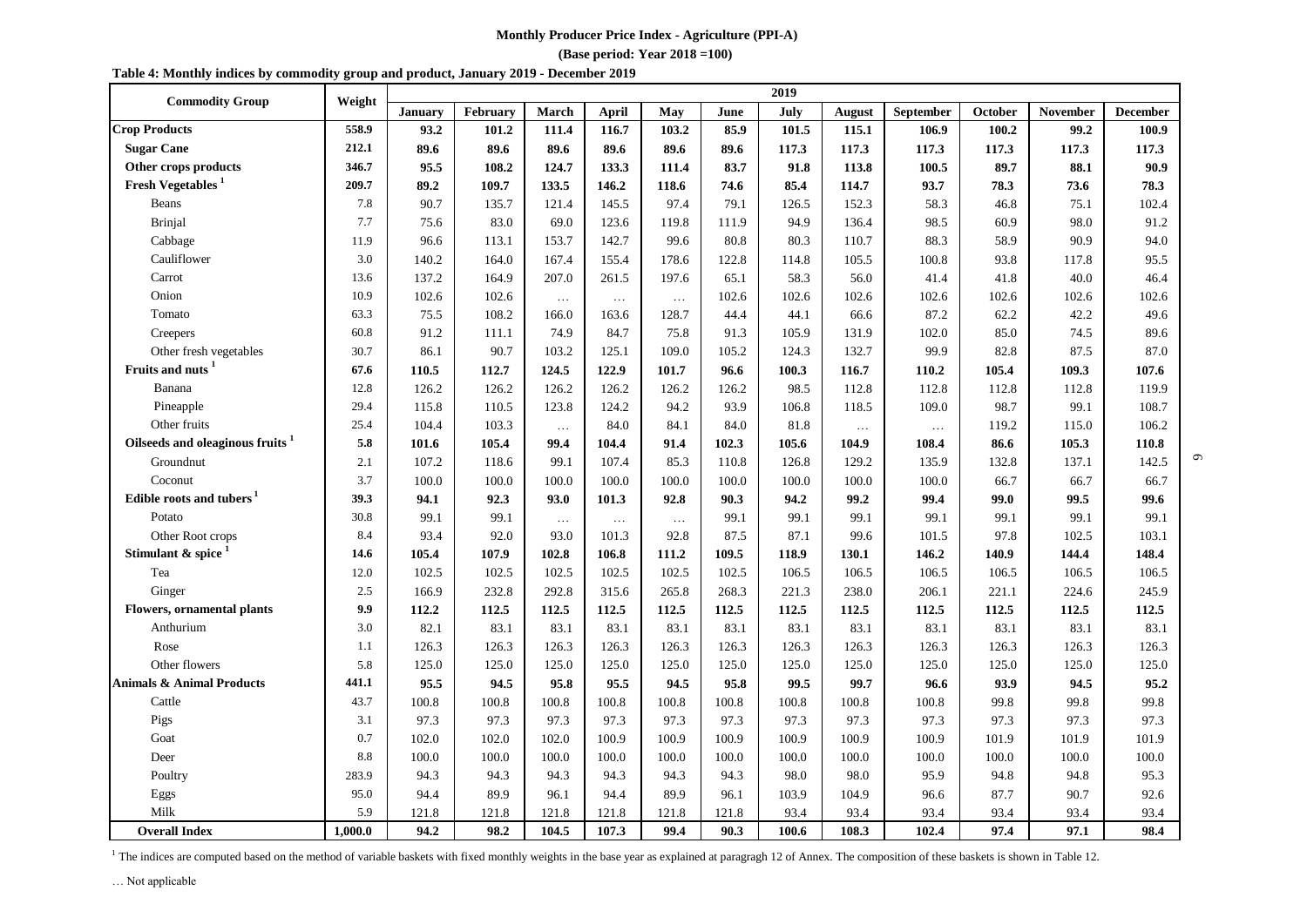#### **(Base period: Year 2018 =100)**

#### **Table 5: Monthly indices by commodity group and product, January 2018 - December 2018**

| <b>Commodity Group</b>               | Weight  | 2018           |          |              |              |          |       |       |          |                  |         |                 |                 |
|--------------------------------------|---------|----------------|----------|--------------|--------------|----------|-------|-------|----------|------------------|---------|-----------------|-----------------|
|                                      |         | <b>January</b> | February | <b>March</b> | <b>April</b> | May      | June  | July  | August   | <b>September</b> | October | <b>November</b> | <b>December</b> |
| <b>Crop Products</b>                 | 558.9   | 107.1          | 109.2    | 111.7        | 106.0        | 105.5    | 92.7  | 91.0  | 92.5     | 95.8             | 94.8    | 96.3            | 97.2            |
| <b>Sugar Cane</b>                    | 212.1   | 110.4          | 110.4    | 110.4        | 110.4        | 110.4    | 110.4 | 89.6  | 89.6     | 89.6             | 89.6    | 89.6            | 89.6            |
| Other crops products                 | 346.7   | 105.0          | 108.5    | 112.5        | 103.4        | 102.5    | 81.9  | 91.9  | 94.3     | 99.6             | 97.9    | 100.4           | 101.9           |
| Fresh Vegetables <sup>1</sup>        | 209.7   | 108.9          | 113.8    | 120.3        | 107.8        | 106.1    | 70.5  | 86.3  | 88.9     | 100.1            | 95.4    | 97.2            | 104.4           |
| Beans                                | 7.8     | 129.8          | 145.6    | 148.6        | 101.7        | 106.4    | 72.8  | 67.2  | 78.6     | 101.0            | 89.9    | 73.0            | 85.4            |
| <b>Brinjal</b>                       | 7.7     | 104.9          | 100.0    | 101.0        | 113.5        | 91.5     | 105.6 | 106.9 | 98.8     | 107.0            | 88.9    | 88.9            | 93.0            |
| Cabbage                              | 11.9    | 112.5          | 112.5    | 151.8        | 116.2        | 96.1     | 93.7  | 70.2  | 65.6     | 81.6             | 88.5    | 99.4            | 111.9           |
| Cauliflower                          | 3.0     | 140.2          | 134.3    | 134.3        | 95.5         | 117.9    | 98.4  | 97.0  | 54.4     | 58.7             | 77.9    | 92.7            | 98.6            |
| Carrot                               | 13.6    | 106.7          | 96.3     | 105.7        | 106.6        | 114.2    | 87.8  | 76.6  | 92.8     | 93.5             | 94.4    | 112.9           | 112.6           |
| Onion                                | 10.9    | 96.2           | 96.2     | $\ldots$     | $\ldots$     | $\ldots$ | 101.3 | 101.3 | 101.3    | 101.3            | 101.3   | 101.3           | 101.3           |
| Tomato                               | 63.3    | 97.8           | 100.3    | 120.3        | 113.6        | 116.7    | 45.0  | 78.1  | 107.5    | 107.1            | 87.4    | 99.1            | 126.9           |
| Creepers                             | 60.8    | 114.2          | 131.5    | 114.3        | 101.5        | 95.6     | 80.7  | 92.0  | 83.4     | 102.2            | 99.3    | 92.7            | 96.6            |
| Other fresh vegetables               | 30.7    | 110.6          | 119.7    | 112.5        | 100.4        | 98.4     | 89.1  | 93.5  | 91.4     | 98.9             | 100.4   | 95.9            | 92.0            |
| Fruits and nuts <sup>1</sup>         | 67.6    | 95.9           | 99.9     | 95.9         | 97.9         | 98.1     | 103.5 | 97.8  | 104.7    | 97.5             | 104.1   | 107.6           | 93.7            |
| Banana                               | 12.8    | 92.7           | 92.7     | 92.7         | 98.5         | 98.5     | 98.5  | 98.5  | 98.5     | 98.5             | 110.3   | 110.3           | 110.3           |
| Pineapple                            | 29.4    | 91.1           | 99.2     | 97.1         | 97.2         | 97.5     | 110.4 | 99.0  | 107.6    | 97.0             | 102.0   | 115.8           | 86.2            |
| Other fruits                         | 25.4    | 99.2           | 111.1    | $\ldots$     | 104.4        | 101.1    | 96.6  | 92.6  | $\ldots$ | $\ldots$         | 98.8    | 101.5           | 93.4            |
| Oilseeds and oleaginous fruits       | 5.8     | 95.8           | 95.1     | 95.8         | 99.6         | 92.3     | 97.3  | 101.1 | 100.1    | 102.8            | 108.2   | 111.3           | 102.7           |
| Groundnut                            | 2.1     | 82.4           | 82.9     | 92.4         | 99.0         | 86.8     | 87.3  | 105.4 | 99.7     | 112.0            | 126.8   | 120.7           | 104.8           |
| Coconut                              | 3.7     | 100.0          | 100.0    | 100.0        | 100.0        | 100.0    | 100.0 | 100.0 | 100.0    | 100.0            | 100.0   | 100.0           | 100.0           |
| Edible roots and tubers <sup>1</sup> | 39.3    | 105.6          | 103.2    | 111.0        | 93.1         | 95.1     | 93.2  | 104.3 | 100.3    | 100.3            | 99.3    | 100.0           | 99.8            |
| Potato                               | 30.8    | 99.7           | 99.7     | $\ldots$     | $\ldots$     | $\dots$  | 100.1 | 100.1 | 100.1    | 100.1            | 100.1   | 100.1           | 100.1           |
| Other Root crops                     | 8.4     | 106.4          | 103.4    | 111.0        | 93.1         | 95.1     | 90.9  | 110.6 | 101.5    | 101.5            | 89.8    | 98.9            | 97.8            |
| Stimulant & spice                    | 14.6    | 97.2           | 96.9     | 97.4         | 97.4         | 98.0     | 97.2  | 103.8 | 101.7    | 98.9             | 94.4    | 109.2           | 109.5           |
| Tea                                  | 12.0    | 97.4           | 97.4     | 97.4         | 97.4         | 97.4     | 97.4  | 102.5 | 102.5    | 102.5            | 102.5   | 102.5           | 102.5           |
| Ginger                               | 2.5     | 92.0           | 86.5     | 91.2         | 98.5         | 110.5    | 91.0  | 114.4 | 98.1     | 93.5             | 75.3    | 123.4           | 125.9           |
| <b>Flowers, ornamental plants</b>    | 9.9     | 99.2           | 99.2     | 99.2         | 99.2         | 99.2     | 99.2  | 99.2  | 99.2     | 99.2             | 102.5   | 102.3           | 102.3           |
| Anthurium                            | 3.0     | 99.3           | 99.3     | 99.3         | 99.3         | 99.3     | 99.3  | 99.3  | 99.3     | 99.3             | 102.6   | 102.0           | 102.0           |
| Rose                                 | 1.1     | 94.7           | 94.7     | 94.7         | 94.7         | 94.7     | 94.7  | 94.7  | 94.7     | 94.7             | 115.8   | 115.8           | 115.8           |
| Other flowers                        | 5.8     | 100.0          | 100.0    | 100.0        | 100.0        | 100.0    | 100.0 | 100.0 | 100.0    | 100.0            | 100.0   | 100.0           | 100.0           |
| <b>Animals &amp; Animal Products</b> | 441.1   | 100.1          | 100.1    | 99.6         | 100.3        | 100.1    | 102.0 | 101.8 | 102.9    | 102.6            | 97.5    | 96.1            | 96.9            |
| Cattle                               | 43.7    | 100.1          | 100.1    | 100.1        | 100.1        | 100.1    | 100.1 | 100.1 | 100.1    | 100.1            | 99.8    | 99.8            | 99.8            |
| Pigs                                 | 3.1     | 97.3           | 97.3     | 97.3         | 97.3         | 97.3     | 97.3  | 97.3  | 97.3     | 97.3             | 108.2   | 108.2           | 108.2           |
| Goat                                 | 0.7     | 98.6           | 98.6     | 98.6         | 99.5         | 99.5     | 99.5  | 100.9 | 100.9    | 100.9            | 100.9   | 100.9           | 100.9           |
| Deer                                 | 8.8     | 100.0          | 100.0    | 100.0        | 100.0        | 100.0    | 100.0 | 100.0 | 100.0    | 100.0            | 100.0   | 100.0           | 100.0           |
| Poultry                              | 283.9   | 101.1          | 101.1    | 101.1        | 101.1        | 101.1    | 101.1 | 101.1 | 102.7    | 102.7            | 96.4    | 94.3            | 96.4            |
| Eggs                                 | 95.0    | 98.0           | 98.2     | 95.9         | 98.0         | 97.1     | 105.5 | 105.5 | 106.2    | 104.7            | 97.8    | 97.8            | 95.3            |
| Milk                                 | 5.9     | 87.3           | 87.3     | 87.3         | 105.6        | 105.6    | 105.6 | 93.4  | 93.4     | 93.4             | 113.7   | 113.7           | 113.7           |
| <b>Overall Index</b>                 | 1.000.0 | 104.0          | 105.2    | 106.4        | 103.5        | 103.1    | 96.8  | 95.8  | 97.1     | 98.8             | 96.0    | 96.2            | 97.1            |

 $\overline{2}$ 

<sup>1</sup> The indices are computed based on the method of variable baskets with fixed monthly weights in the base year as explained at paragragh 12 of Annex. The composition of these baskets is shown in Table 12.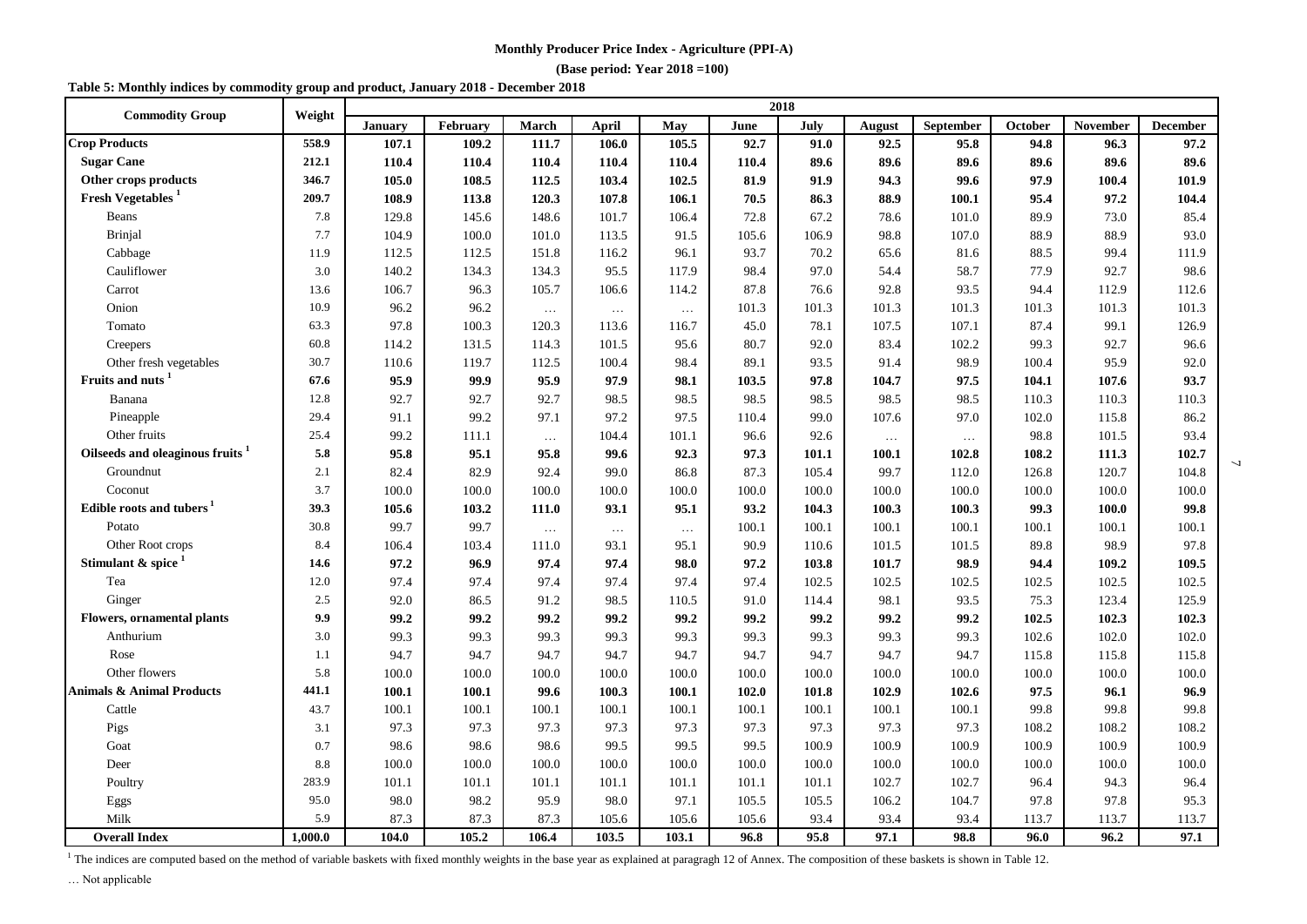**(Base period: Year 2018=100)**

#### **Table 6: Percentage changes from previous month by commodity group and product, April 2021 - March 2022**

|                                      |         | <b>Percentage changes from</b> |           |               |               |                            |               |               |               |               |           |           |           |
|--------------------------------------|---------|--------------------------------|-----------|---------------|---------------|----------------------------|---------------|---------------|---------------|---------------|-----------|-----------|-----------|
| <b>Commodity Group</b>               | Weight  | Mar 21 to                      | Apr 21 to | May 21 to     | Jun 21 to     | Jul 21 to                  | Aug 21 to     | Sep 21 to     | Oct 21 to     | Nov 21 to     | Dec 21 to | Jan 22 to | Feb 22 to |
|                                      |         | Apr 21                         | May 21    | <b>Jun 21</b> | <b>Jul 21</b> | $\overline{\text{Aug 21}}$ | <b>Sep 21</b> | <b>Oct 21</b> | <b>Nov 21</b> | <b>Dec-21</b> | Jan 22    | Feb 22    | Mar 22    |
| <b>Crop Products</b>                 | 558.9   | -0.6                           | 5.1       | $-1.1$        | $-7.9$        | $-4.1$                     | 3.7           | $-1.9$        | $-3.0$        | 5.1           | 1.8       | 21.0      | 14.5      |
| <b>Sugar Cane</b>                    | 212.1   | 0.0                            | 0.0       | 0.0           | 6.6           | 0.0                        | 0.0           | 0.0           | 0.0           | 0.0           | 0.0       | 0.0       | 0.0       |
| Other crops products                 | 346.7   | $-1.0$                         | 8.7       | $-1.7$        | $-17.3$       | $-7.5$                     | 7.1           | $-3.5$        | $-5.7$        | 9.9           | 3.3       | 38.1      | 23.1      |
| <b>Fresh Vegetables</b>              | 209.7   | $-1.9$                         | 17.9      | $-1.0$        | $-25.1$       | $-16.3$                    | 10.1          | $-6.8$        | $-6.0$        | 13.5          | 6.0       | 61.6      | 28.9      |
| Beans                                | 7.8     | $-3.0$                         | 23.1      | 3.9           | $-44.1$       | 16.4                       | 18.2          | $-15.1$       | $-18.9$       | 67.0          | $-0.6$    | 45.1      | 61.9      |
| <b>Brinjal</b>                       | 7.7     | 18.8                           | 78.4      | 8.9           | $-24.1$       | $-6.8$                     | 13.3          | $-25.7$       | $-5.4$        | 53.7          | $-36.8$   | 61.2      | 11.4      |
| Cabbage                              | 11.9    | 8.7                            | 31.1      | $-5.7$        | $-32.4$       | $-50.9$                    | 2.3           | 27.3          | 40.2          | 43.2          | $-10.4$   | 33.2      | 21.6      |
| Cauliflower                          | 3.0     | $-7.2$                         | 3.4       | $-5.4$        | $-33.9$       | $-24.8$                    | 25.8          | 38.4          | 2.9           | $-2.8$        | 9.1       | 11.6      | 11.6      |
| Carrot                               | 13.6    | $-16.3$                        | 21.8      | $-25.6$       | $-24.5$       | $-35.4$                    | $-30.7$       | 20.0          | 27.9          | 38.4          | $-10.7$   | 121.1     | 54.1      |
| Onion                                | 10.9    | $\ddots$                       | $\cdots$  | $\ldots$      | 0.0           | 0.0                        | 0.0           | 0.0           | 0.0           | 0.0           | 0.0       | 0.0       | $\cdots$  |
| Tomato                               | 63.3    | $-2.8$                         | 9.3       | $-0.1$        | $-40.5$       | $-45.9$                    | $-56.2$       | 108.3         | 22.0          | 5.8           | 32.8      | 132.1     | 39.8      |
| Creepers                             | 60.8    | $-1.0$                         | 19.2      | 6.7           | $-15.2$       | $-17.9$                    | 8.9           | $-1.4$        | $-17.1$       | 24.4          | 7.6       | 59.0      | $-5.1$    |
| Other fresh vegetables               | 30.7    | 0.9                            | 13.8      | 21.0          | $-3.5$        | $-8.2$                     | 6.2           | $-4.8$        | $-13.1$       | $-7.3$        | 24.1      | 10.9      | 42.3      |
| <b>Fruits and nuts</b>               | 67.6    | 2.3                            | $-10.5$   | $-1.0$        | $-4.4$        | 14.6                       | 4.6           | 1.6           | $-9.7$        | 9.5           | $-2.3$    | 8.3       | 20.3      |
| Banana                               | 12.8    | 0.0                            | $-13.7$   | 0.0           | 8.3           | 0.0                        | 0.0           | 0.0           | 0.0           | 0.0           | 0.0       | 0.0       | 30.7      |
| Pineapple                            | 29.4    | 6.8                            | $-5.9$    | 17.3          | $-20.9$       | 8.8                        | 6.7           | 2.4           | $-8.2$        | $-1.7$        | 13.9      | 2.6       | 17.1      |
| Other fruits                         | 25.4    | $\ldots$                       | 2.1       | 10.9          | $-6.8$        | $\ldots$                   | $\ldots$      | $\ldots$      | $-13.9$       | 15.8          | $-7.8$    | 13.7      | $\ldots$  |
| Oilseeds and oleaginous fruits       | 5.8     | $-0.9$                         | 7.2       | $-17.7$       | 4.2           | $-6.4$                     | 14.9          | 1.8           | 12.7          | 5.0           | $-16.6$   | $-0.6$    | 21.5      |
| Groundnut                            | 2.1     | $-3.3$                         | 10.6      | 16.8          | 6.3           | $-3.4$                     | 17.0          | $-16.7$       | $-8.0$        | 3.8           | $-0.3$    | $-8.8$    | 9.2       |
| Coconut                              | 3.7     | 0.0                            | 0.0       | 0.0           | 3.0           | 0.0                        | 0.0           | 6.4           | 0.0           | 0.0           | 9.8       | 0.0       | 0.0       |
| <b>Edible roots and tubers</b>       | 39.3    | $-2.9$                         | -4.4      | -6.1          | 0.3           | $-0.9$                     | 1.6           | $-0.3$        | 0.5           | 0.0           | 5.8       | 5.3       | $-1.3$    |
| Potato                               | 30.8    | $\cdots$                       | $\cdots$  | $\ldots$      | 0.0           | 0.0                        | 0.0           | 0.0           | $0.0\,$       | 0.0           | 0.0       | 0.0       | $\cdots$  |
| Other Root crops                     | 8.4     | $-2.9$                         | -4.4      | $-6.3$        | $-0.5$        | $-8.5$                     | 10.2          | $-3.5$        | 5.7           | $-0.7$        | 6.5       | 4.8       | $-1.7$    |
| Stimulant & spice                    | 14.6    | 1.7                            | 1.6       | $-1.8$        | 0.0           | $-5.2$                     | 1.5           | 1.2           | $-5.5$        | 4.2           | 1.8       | 1.7       | $-0.9$    |
| Tea                                  | 12.0    | 0.0                            | 0.0       | 0.0           | 0.0           | 0.0                        | 0.0           | 0.0           | 0.0           | 0.0           | 0.0       | 0.0       | 0.0       |
| Ginger                               | 2.5     | $-8.7$                         | $-12.3$   | $-17.1$       | $-17.2$       | $-30.5$                    | 18.4          | 2.3           | $-17.7$       | 15.1          | $-10.2$   | 47.8      | $-6.6$    |
| <b>Flowers, ornamental plants</b>    | 9.9     | $-1.0$                         | 1.0       | 0.0           | 14.1          | 0.0                        | 0.0           | 0.0           | 0.0           | 0.0           | 0.0       | 0.0       | 0.0       |
| Anthurium                            | 3.0     | 0.0                            | 0.0       | 0.0           | 0.0           | 0.0                        | 0.0           | 0.0           | 0.0           | 0.0           | 0.0       | 0.0       | $0.0\,$   |
| Rose                                 | 1.1     | $-8.3$                         | 9.1       | 0.0           | 8.3           | 0.0                        | 0.0           | 0.0           | $0.0\,$       | 0.0           | 0.0       | 0.0       | 0.0       |
| Other flowers                        | 5.8     | 0.0                            | 0.0       | 0.0           | 20.0          | 0.0                        | 0.0           | 0.0           | 0.0           | 0.0           | 0.0       | 0.0       | 0.0       |
| <b>Animals &amp; Animal Products</b> | 441.1   | 1.3                            | 5.1       | 0.0           | $-2.3$        | 0.0                        | 0.0           | $-0.2$        | 2.1           | 7.7           | 0.3       | 2.3       | 10.0      |
| Cattle                               | 43.7    | 2.0                            | 0.0       | 0.0           | 3.0           | 0.0                        | 0.0           | 0.0           | 0.0           | 0.0           | 2.0       | 0.0       | 0.0       |
| Pigs                                 | 3.1     | 0.0                            | 0.0       | 0.0           | 2.6           | 0.0                        | 0.0           | $-2.5$        | 0.0           | 0.0           | 0.0       | 0.0       | 2.0       |
| Goat                                 | 0.7     | $-1.0$                         | 0.0       | 0.0           | 3.0           | 0.0                        | 0.0           | 0.0           | 2.0           | 5.1           | 9.0       | 2.9       | 0.0       |
| Deer                                 | 8.8     | 0.0                            | 0.0       | 0.0           | 4.0           | 0.0                        | 0.0           | 0.0           | 0.0           | 0.0           | 0.0       | 0.0       | 0.0       |
| Poultry                              | 283.9   | 0.0                            | 7.5       | 0.0           | 0.0           | 0.0                        | 0.0           | $-0.3$        | 0.0           | 8.4           | 0.0       | 3.5       | 9.3       |
| Eggs                                 | 95.0    | 5.3                            | 1.1       | 0.0           | $-12.9$       | 0.0                        | $-0.2$        | 0.6           | 11.3          | 10.3          | 0.0       | 0.3       | 18.6      |
| Milk                                 | 5.9     | 0.0                            | 0.0       | 0.0           | $0.0\,$       | 0.0                        | 0.0           | 0.0           | 0.0           | 0.0           | 6.3       | 0.0       | 0.0       |
| <b>Overall Change</b>                | 1,000.0 | 0.0                            | 5.2       | $-0.7$        | $-5.8$        | $-2.6$                     | 2.3           | $-1.3$        | $-1.1$        | 6.2           | 1.2       | 13.5      | 12.9      |

… Not applicable

 $\infty$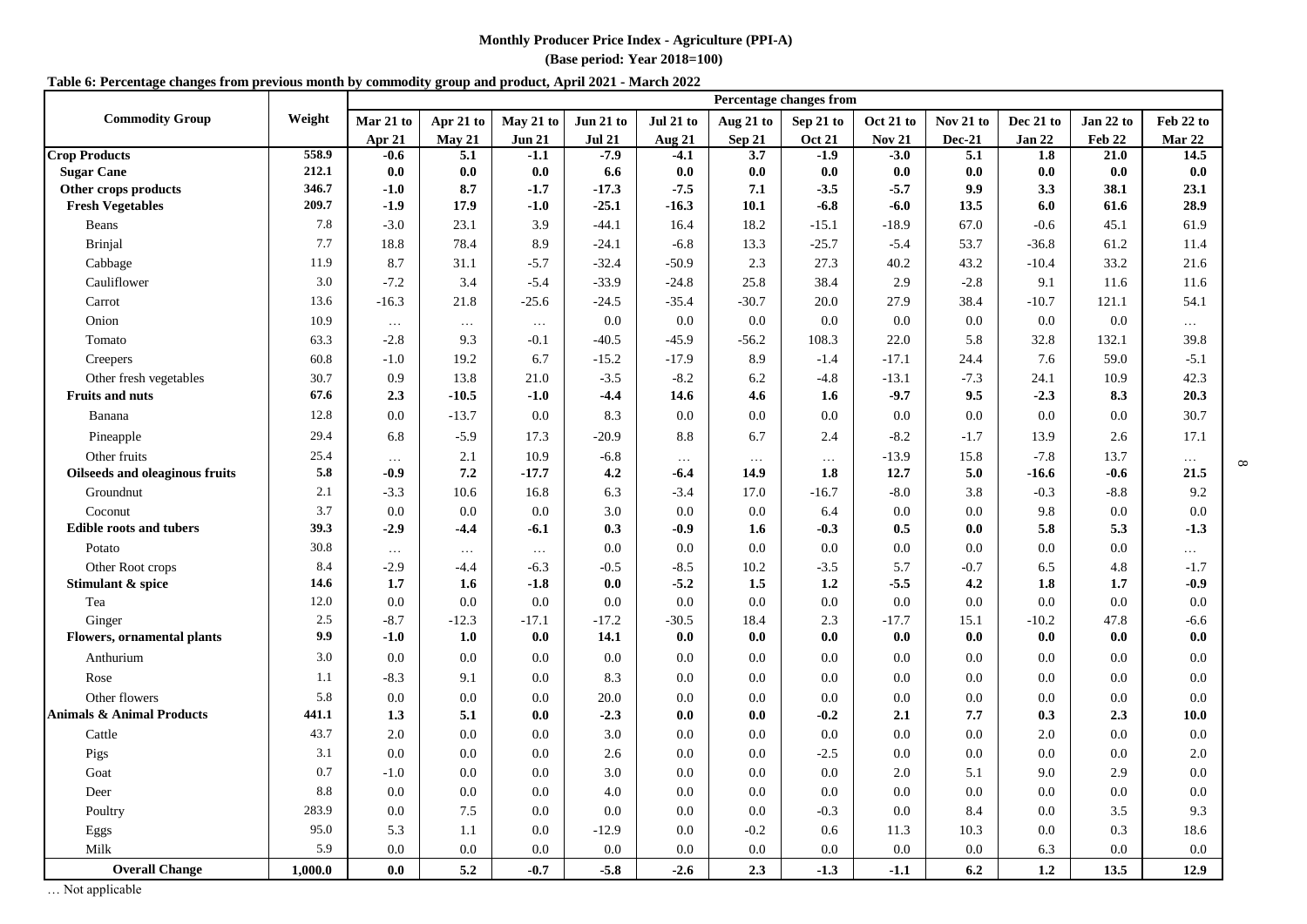**(Base period: Year 2018=100)**

## **Table 7: Percentage changes from corresponding month of previous year by commodity group and product, April 2021- March 2022**

|                                      |         | <b>Percentage changes from</b> |           |               |               |           |           |               |               |           |           |           |           |
|--------------------------------------|---------|--------------------------------|-----------|---------------|---------------|-----------|-----------|---------------|---------------|-----------|-----------|-----------|-----------|
| <b>Commodity Group</b>               | Weight  | Apr 20 to                      | May 20 to | Jun 20 to     | Jul 20 to     | Aug 20 to | Sep 20 to | Oct 20 to     | Nov 20 to     | Dec 20 to | Jan 21 to | Feb 21 to | Mar 21 to |
|                                      |         | Apr 21                         | May 21    | <b>Jun 21</b> | <b>Jul 21</b> | Aug 21    | Sept 21   | <b>Oct 21</b> | <b>Nov 21</b> | Dec 21    | Jan 22    | Feb 22    | Mar 22    |
| <b>Crop Products</b>                 | 558.9   | $-12.3$                        | 18.6      | 40.1          | 15.1          | 7.9       | 4.2       | 6.9           | 8.7           | 14.2      | 6.8       | 25.7      | 33.7      |
| <b>Sugar Cane</b>                    | 212.1   | 23.5                           | 23.5      | 23.5          | 6.6           | 6.6       | 6.6       | 6.6           | 6.6           | 6.6       | 6.6       | 6.6       | 6.6       |
| Other crops products                 | 346.7   | $-27.0$                        | 15.6      | 53.5          | 23.4          | 9.1       | 2.3       | 7.1           | 10.7          | 21.6      | 7.0       | 40.6      | 52.3      |
| <b>Fresh Vegetables</b>              | 209.7   | $-39.3$                        | 14.9      | 87.7          | 41.2          | 6.2       | 0.1       | 10.4          | 12.6          | 21.9      | 9.2       | 67.8      | 73.5      |
| <b>Beans</b>                         | 7.8     | $-17.8$                        | 52.1      | 151.7         | 6.3           | $-22.7$   | $-1.0$    | 67.0          | 22.0          | 19.1      | 12.0      | 61.0      | 155.8     |
| Brinjal                              | 7.7     | $-61.5$                        | 1.6       | 67.3          | 92.2          | 21.3      | 42.8      | 63.3          | 96.7          | 194.9     | 72.0      | 143.2     | 126.9     |
| Cabbage                              | 11.9    | $-45.7$                        | 88.4      | 250.8         | 146.8         | 27.3      | 1.2       | $-10.2$       | 14.5          | 43.7      | 24.7      | 79.4      | 69.4      |
| Cauliflower                          | 3.0     | $-10.7$                        | $-2.9$    | 25.6          | $-3.9$        | $-15.9$   | 2.2       | 24.0          | 28.6          | 16.0      | 12.6      | $-7.6$    | 6.7       |
| Carrot                               | 13.6    | $-30.0$                        | 76.2      | 218.8         | 127.6         | 40.9      | 34.5      | 20.0          | 57.7          | 55.4      | 11.5      | 112.7     | 66.0      |
| Onion                                | 10.9    | $\cdots$                       | $\cdots$  | 16.7          | 5.7           | 5.7       | 5.7       | 5.7           | 5.7           | 5.7       | 5.7       | 5.7       | $\cdots$  |
| Tomato                               | 63.3    | $-40.2$                        | $-1.9$    | 146.0         | 105.0         | 76.6      | $-23.5$   | $-1.2$        | $-10.8$       | $-8.8$    | $-21.2$   | 53.8      | 73.5      |
| Creepers                             | 60.8    | $-37.0$                        | 6.1       | 37.3          | 15.4          | $-3.3$    | $-14.2$   | 11.3          | 16.7          | 28.4      | 14.5      | 86.0      | 57.7      |
| Other fresh vegetables               | 30.7    | $-41.2$                        | 5.7       | 56.4          | 27.3          | 13.3      | 19.2      | 8.2           | 14.3          | 8.8       | 29.0      | 47.3      | 96.5      |
| <b>Fruits and nuts</b>               | 67.6    | 33.9                           | 29.8      | 19.0          | 2.8           | 24.2      | 7.3       | 2.6           | 14.1          | 42.6      | 6.1       | $-0.6$    | 32.7      |
| Banana                               | 12.8    | 15.8                           | 6.3       | 6.3           | 15.1          | 15.1      | 15.1      | 9.3           | 9.3           | 9.3       | $-6.6$    | $-6.6$    | 22.2      |
| Pineapple                            | 29.4    | 51.7                           | 52.0      | 43.2          | 2.0           | 29.1      | 4.1       | -4.6          | 23.4          | 61.1      | 33.5      | 0.6       | 37.2      |
| Other fruits                         | 25.4    | $-45.3$                        | $-21.7$   | $-13.2$       | $-19.1$       | $\ldots$  | $\cdots$  | 30.7          | 9.8           | 44.0      | $-2.7$    | 2.8       | $\cdots$  |
| Oilseeds and oleaginous fruits       | 5.8     | $-1.1$                         | 6.5       | 8.4           | 17.3          | 16.7      | 23.5      | 12.0          | 6.2           | 12.2      | 22.2      | 28.8      | 18.9      |
| Groundnut                            | 2.1     | $-3.3$                         | 6.9       | 14.0          | 35.8          | 42.4      | 50.0      | 8.8           | 3.1           | 11.3      | 25.6      | 44.7      | 18.4      |
| Coconut                              | 3.7     | 4.9                            | 4.9       | 4.9           | 8.1           | 8.1       | 8.1       | 15.0          | 15.0          | 15.0      | 20.3      | 20.3      | 20.3      |
| <b>Edible roots and tubers</b>       | 39.3    | $-16.0$                        | 11.5      | 11.9          | 4.4           | 4.7       | 5.9       | 6.2           | 6.4           | 5.3       | $-1.4$    | 14.1      | $-3.1$    |
| Potato                               | 30.8    | $\cdots$                       | $\cdots$  | 12.2          | 7.9           | 7.9       | 7.9       | 7.9           | 7.9           | 7.9       | 7.9       | 7.9       | $\cdots$  |
| Other Root crops                     | 8.4     | $-16.0$                        | 11.5      | 11.8          | $-0.4$        | $-10.2$   | -6.9      | $-10.1$       | $-3.9$        | $-11.4$   | $-2.5$    | 14.3      | $-3.1$    |
| Stimulant & spice                    | 14.6    | 2.0                            | $-1.2$    | 0.0           | $-1.6$        | $-5.9$    | $-7.8$    | $-3.0$        | $-8.3$        | $-5.9$    | $-1.9$    | $-0.1$    | $-0.2$    |
| Tea                                  | 12.0    | 4.9                            | 4.9       | 4.9           | 0.0           | 0.0       | 0.0       | 0.0           | 0.0           | 0.0       | 0.0       | 0.0       | 0.0       |
| Ginger                               | 2.5     | $-40.4$                        | $-38.5$   | $-43.2$       | $-11.9$       | $-29.9$   | $-18.1$   | $-9.4$        | $-25.0$       | $-18.3$   | $-34.3$   | $-2.2$    | $-45.7$   |
| <b>Flowers, ornamental plants</b>    | 9.9     | $-0.8$                         | 0.2       | $-12.3$       | 0.2           | 0.2       | 0.2       | 7.3           | 7.3           | 7.3       | 14.1      | 14.1      | 14.1      |
| Anthurium                            | 3.0     | 0.7                            | 0.7       | 0.7           | 0.7           | 0.7       | 0.7       | 0.7           | 0.7           | 0.7       | 0.0       | 0.0       | 0.0       |
| Rose                                 | 1.1     | $-8.3$                         | 0.0       | $-7.7$        | 0.0           | 0.0       | 0.0       | 8.3           | 8.3           | 8.3       | 8.3       | 8.3       | 8.3       |
| Other flowers                        | 5.8     | 0.0                            | 0.0       | $-16.7$       | 0.0           | 0.0       | 0.0       | 9.1           | 9.1           | 9.1       | 20.0      | 20.0      | 20.0      |
| <b>Animals &amp; Animal Products</b> | 441.1   | 1.6                            | 6.7       | 9.1           | 6.8           | 8.4       | 8.0       | 3.8           | 6.5           | 14.9      | 14.3      | 17.6      | 28.7      |
| Cattle                               | 43.7    | 2.5                            | 2.5       | 2.5           | 5.0           | 5.0       | 5.0       | 5.0           | 5.0           | 5.0       | 7.2       | 7.2       | 7.2       |
| Pigs                                 | 3.1     | 14.2                           | 14.2      | 14.2          | 17.2          | 2.6       | 5.1       | 0.0           | 0.0           | 0.0       | 0.0       | 0.0       | 2.0       |
| Goat                                 | 0.7     | 0.6                            | 0.6       | 0.6           | 4.0           | 4.0       | 4.0       | 4.0           | 6.1           | 11.4      | 19.1      | 22.6      | 22.6      |
| Deer                                 | 8.8     | 1.1                            | 1.1       | 1.1           | 4.0           | 4.0       | 4.0       | 4.0           | 4.0           | 4.0       | 4.0       | 4.0       | 4.0       |
| Poultry                              | 283.9   | 3.8                            | 9.4       | 9.4           | 7.4           | 8.6       | 7.4       | 6.5           | 6.5           | 15.5      | 14.2      | 20.3      | 31.5      |
| Eggs                                 | 95.0    | $-5.6$                         | 1.2       | 13.3          | 5.6           | 10.6      | 13.0      | $-4.9$        | 8.5           | 20.6      | 20.2      | 17.6      | 36.0      |
| Milk                                 | 5.9     | 4.3                            | 4.3       | 0.0           | 0.0           | 0.0       | 0.0       | 0.0           | 0.0           | 0.0       | 6.3       | 6.3       | 6.3       |
| <b>Overall Change</b>                | 1,000.0 | $-7.8$                         | 14.0      | 26.9          | 11.9          | 8.0       | 5.7       | 5.7           | 7.7           | 14.5      | 9.7       | 22.6      | 31.8      |

 $\circ$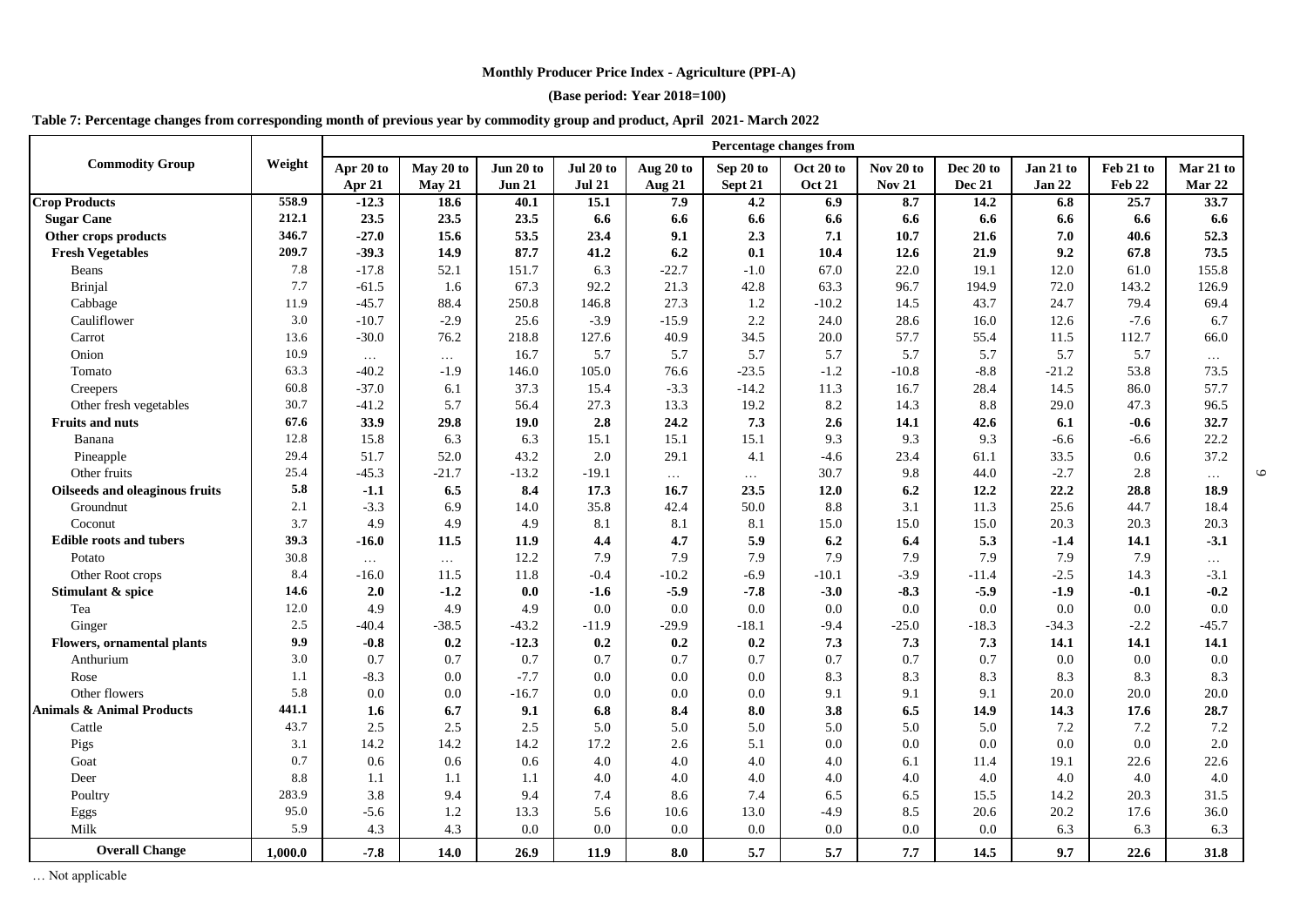## **(Base period: Year 2018=100)**

|  |  | Table 8: Quarterly indices <sup>1</sup> by commodity group and product, 2nd Quarter 2020 - 1st Quarter 2022 |  |
|--|--|-------------------------------------------------------------------------------------------------------------|--|
|--|--|-------------------------------------------------------------------------------------------------------------|--|

|                                              |              |                          | 2020               |                |                |                | 2022               |                |                |
|----------------------------------------------|--------------|--------------------------|--------------------|----------------|----------------|----------------|--------------------|----------------|----------------|
| <b>Commodity Group</b>                       | Weight       | $2nd$ Qr                 | $3^{\text{rd}}$ Or | $4th$ Qr       | $1st$ Qr       | $2nd$ Qr       | $3^{\rm rd}$ Qr    | $4th$ Qr       | $1st$ Qr       |
| <b>Crop Products</b>                         | 558.9        | 124.9                    | 116.6              | 113.8          | 127.5          | 138.3          | 126.9              | 125.1          | 156.2          |
| <b>Sugar Cane</b>                            | 212.1        | 117.3                    | 144.9              | 144.9          | 144.9          | 144.9          | 154.5 <sup>2</sup> | 154.5          | 154.5          |
| Other crops products                         | 346.7        | 130.5                    | 99.6               | 94.7           | 116.9          | 134.2          | 110.1              | 107.1          | 157.3          |
| Fresh Vegetables <sup>3</sup>                | 209.7        | 152.1                    | 91.9               | 85.4           | 114.6          | 144.4          | 106.3              | 97.6           | 178.0          |
| Beans                                        | 7.8          | 97.4                     | 107.4              | 69.5           | 114.7          | 131.7          | 99.5               | 96.5           | 194.7          |
| Brinjal                                      | 7.7          | 206.0                    | 107.2              | 66.2           | 77.5           | 163.7          | 160.6              | 134.3          | 168.4          |
| Cabbage                                      | 11.9         | 166.6                    | 53.9               | 96.1           | 121.2          | 169.1          | 80.3               | 110.0          | 197.1          |
| Cauliflower                                  | 3.0          | 151.1                    | 103.8              | 114.5          | 161.6          | 165.6          | 98.9               | 141.4          | 166.9          |
| Carrot                                       | 13.6         | 174.4                    | 51.1               | 62.4           | 155.3          | 197.1          | 84.9               | 93.6           | 255.5          |
| Onion                                        | 10.9         | 102.6                    | 113.2              | 113.2          | 113.2          | 119.7          | 119.7              | 119.7          | 119.7          |
| Tomato                                       | 63.3         | 153.6                    | 36.1               | 53.4           | 116.5          | 140.6          | 65.6               | 49.5           | 173.8          |
| Creepers<br>Other fresh vegetables           | 60.8<br>30.7 | 149.0<br>129.9           | 120.0<br>109.6     | 91.7<br>103.6  | 113.0<br>98.3  | 136.8<br>117.7 | 117.8<br>132.6     | 108.6<br>114.0 | 172.2<br>155.0 |
|                                              |              |                          |                    |                |                |                |                    |                |                |
| Fruits and nuts <sup>3</sup>                 | 67.6<br>12.8 | 94.7                     | 110.2              | 102.4<br>118.8 | 128.4<br>138.9 | 119.6          | 121.8<br>129.8     | 129.3          | 141.1<br>143.0 |
| Banana                                       |              | 115.1                    | 112.8              |                |                | 126.0          |                    | 129.8          |                |
| Pineapple<br>Other fruits                    | 29.4         | 89.8                     | 112.0              | 107.0<br>97.0  | 124.2          | 133.4          | 123.9<br>66.2      | 127.9          | 150.8          |
|                                              | 25.4         | 84.0                     | 81.8               |                | 128.9          | 69.3           |                    | 129.8          | 126.5          |
| Oilseeds and oleaginous fruits <sup>3</sup>  | 5.8          | 94.5                     | 78.8               | 102.1          | 85.8           | 99.3           | 95.2               | 112.4          | 105.7          |
| Groundnut<br>Coconut                         | 2.1<br>3.7   | 128.9<br>66.7            | 123.9<br>66.7      | 139.9<br>66.7  | 115.8<br>70.0  | 135.3<br>70.0  | 180.8<br>72.1      | 150.6<br>76.7  | 146.6<br>84.2  |
|                                              |              |                          |                    |                |                |                |                    |                |                |
| Edible roots and tubers <sup>3</sup>         | 39.3         | 114.3                    | 104.9              | 104.7          | 118.1          | 115.9          | 110.4              | 111.1          | 121.5          |
| Potato                                       | 30.8         | 99.1                     | 103.1              | 103.1          | 103.1          | 111.2          | 111.2              | 111.2          | 111.2          |
| Other Root crops                             | 8.4          | 116.0                    | 113.0              | 119.7          | 118.9          | 116.4          | 106.5              | 110.2          | 122.0          |
| Stimulant & spice $3$                        | 14.6         | 114.1                    | 116.4              | 114.5          | 112.6          | 114.3          | 109.9              | 107.9          | 111.7          |
| Tea                                          | 12.0         | 106.5                    | 111.7              | 111.7          | 111.7          | 111.7          | 111.7 <sup>2</sup> | 111.7          | 111.7          |
| Ginger                                       | 2.5          | 301.2                    | 130.3              | 120.7          | 140.7          | 179.5          | 104.6              | 99.2           | 112.8          |
| <b>Flowers, ornamental plants</b>            | 9.9          | 117.5                    | 128.1              | 119.6          | 112.4          | 112.0          | 128.3              | 128.3          | 128.3          |
| Anthurium                                    | 3.0          | 82.1                     | 82.1               | 82.1           | 82.7           | 82.7           | 82.7               | 82.7           | 82.7           |
| Rose                                         | 1.1          | 129.8                    | 136.8              | 126.3          | 126.3          | 122.8          | 136.8              | 136.8          | 136.8          |
| Other flowers                                | 5.8          | 133.3                    | 150.0              | 137.5          | 125.0          | 125.0          | 150.0              | 150.0          | 150.0          |
| <b>Animals &amp; Animal Products</b>         | 441.1        | 94.8                     | 92.5               | 95.4           | 95.7           | 100.3          | 99.6               | 103.4          | 115.0          |
| Cattle                                       | 43.7         | 98.8                     | 99.3               | 99.3           | 99.3           | 101.3          | 104.3              | 104.3          | 106.4          |
| Pigs                                         | 3.1          | 97.3                     | 105.6              | 111.1          | 111.1          | 111.1          | 114.0              | 111.1          | 111.8          |
| Goat                                         | 0.7          | 100.9                    | 100.5              | 100.5          | 102.5          | 101.5          | 104.5              | 107.7          | 124.5          |
| Deer                                         | 8.8          | 100.0                    | 101.1              | 101.1          | 101.1          | 101.1          | 105.1              | 105.1          | 105.1          |
| Poultry                                      | 283.9        | 93.8                     | 95.8               | 96.7           | 96.7           | 100.9          | 103.3              | 105.9          | 117.9          |
| Eggs                                         | 95.0         | 95.3                     | 77.8               | 88.4           | 89.7           | 97.6           | 85.3               | 95.4           | 111.9          |
| Milk                                         | 5.9          | 94.7                     | 97.4               | 97.4           | 97.4           | 97.4           | 97.4               | 97.4           | 103.5          |
| <b>Overall Index</b>                         | 1,000.0      | 111.4                    | 105.9              | 105.7          | 113.5          | 121.5          | 114.8              | 115.5          | 138.0          |
| Hsing data for hase period (2018) as weights |              | <sup>2</sup> Provisional |                    |                |                |                |                    |                |                |

10

<sup>1</sup> Using data for base period (2018) as weights <sup>2</sup>

<sup>3</sup>The indices are computed based on the method of variable baskets with fixed monthly weights in the base year as explained at paragraph 12 of Annex. The composition ot these baskets is shown in Table 12.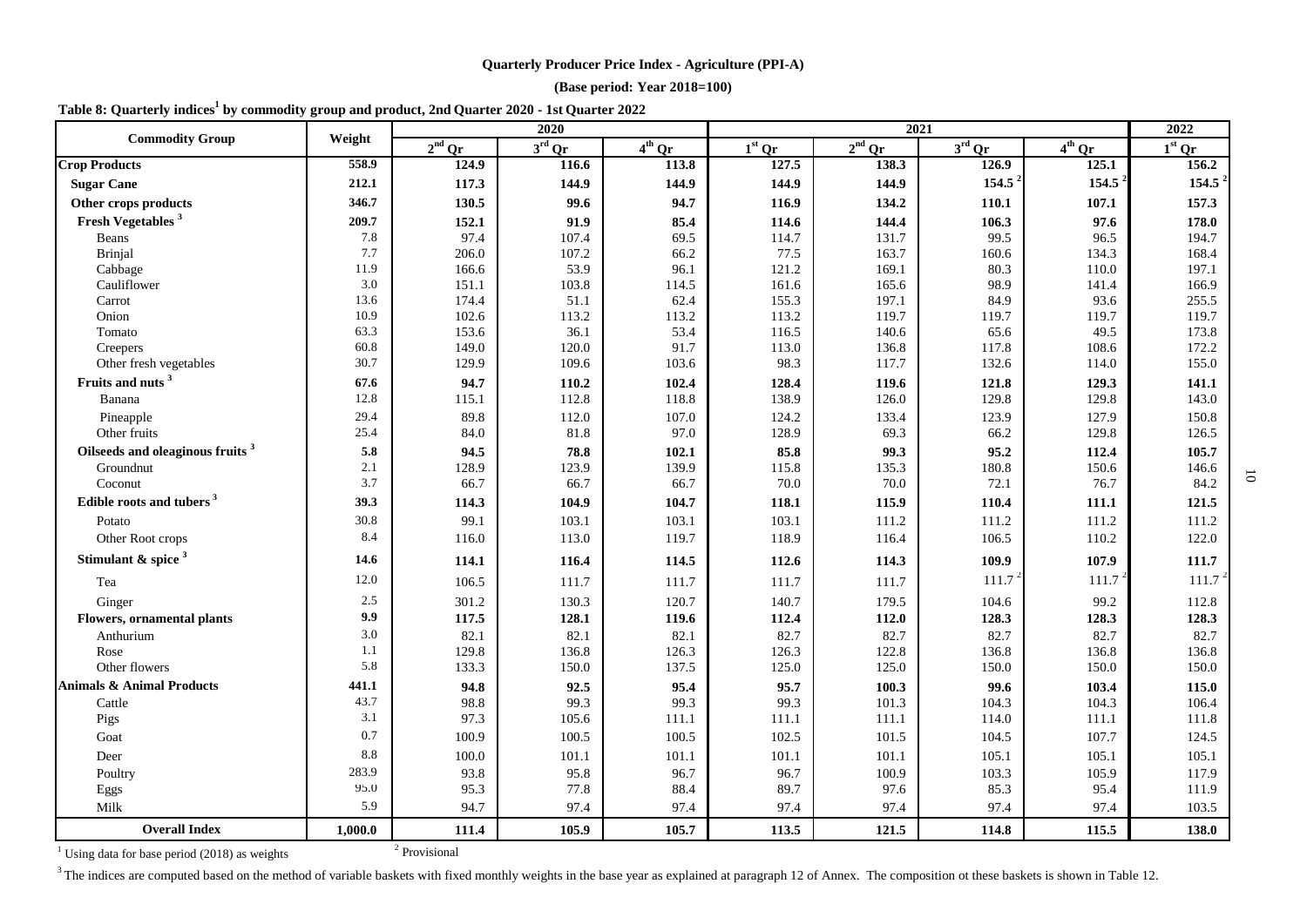**(Base period: Year 2018=100)**

| Table 9: Quarterly changes (%) and net contributions of commodity group and product to the change, 1st Quarter 2021 - 1st Quarter 2022 |  |  |
|----------------------------------------------------------------------------------------------------------------------------------------|--|--|
|----------------------------------------------------------------------------------------------------------------------------------------|--|--|

|                                      |         |                          | Percentage changes from previous quarter |                      |                   |                   |                             | Percentage changes from corresponding quarter of<br>previous year |                   | <b>Net contributions from</b> |                          |                      |                          |
|--------------------------------------|---------|--------------------------|------------------------------------------|----------------------|-------------------|-------------------|-----------------------------|-------------------------------------------------------------------|-------------------|-------------------------------|--------------------------|----------------------|--------------------------|
| <b>Commodity Group</b>               | Weight  | $1st$ Or 21              | $2nd$ Qr 21                              | $3rd$ Qr 21          | $4th$ Qr 21       | $2nd$ Qr 20       | $3rd$ Qr 20                 | $4th$ Qr 20                                                       | $1st$ Qr 21       | $1st$ Qr 21                   | $2nd$ Qr 21              | $3rd$ Qr 21          | $4th$ Qr 21              |
|                                      |         | to<br>$2^{\rm nd}$ Qr 21 | to<br>$3^{\text{rd}}$ Qr 21              | to<br>$4^{th}$ Qr 21 | to<br>$1st$ Qr 22 | to<br>$2nd$ Qr 21 | to<br>$3^{\text{rd}}$ Qr 21 | to<br>$4^{th}$ Qr 21                                              | to<br>$1st$ Qr 22 | to<br>$2nd$ Qr 21             | to<br>$3^{\rm rd}$ Qr 21 | to<br>$4^{th}$ Qr 21 | to<br>$1^{\rm st}$ Qr 22 |
| <b>Crop Products</b>                 | 558.9   | 8.5                      | $-8.2$                                   | $-1.4$               | 24.9              | 10.7              | 8.8                         | 9.9                                                               | 22.5              | 4.54                          | $-6.79$                  | $-0.07$              | 18.24                    |
| <b>Sugar Cane</b>                    | 212.1   | $0.0\,$                  | 6.6                                      | $0.0\,$              | $0.0\,$           | 23.5              | 6.6                         | 6.6                                                               | 6.6               | 0.00                          | 2.04                     | 0.00                 | $\boldsymbol{0.00}$      |
| Other crops products                 | 346.7   | 14.8                     | $-18.0$                                  | $-2.7$               | 46.9              | 2.8               | 10.5                        | 13.1                                                              | 34.6              | 4.54                          | $-8.82$                  | $-0.07$              | 18.24                    |
| <b>Fresh Vegetables</b>              | 209.7   | 26.0                     | $-26.4$                                  | $-8.2$               | 82.4              | $-5.1$            | 15.7                        | 14.3                                                              | 55.3              | 5.58                          | $-8.50$                  | $-1.78$              | 17.33                    |
| Beans                                | 7.8     | 14.8                     | $-24.4$                                  | $-3.0$               | 101.8             | 35.2              | $-7.4$                      | 38.8                                                              | 69.7              | 0.13                          | $-0.25$                  | $-0.02$              | 0.76                     |
| Brinjal                              | 7.7     | 111.2                    | $-1.9$                                   | $-16.4$              | 25.4              | $-20.5$           | 49.8                        | 102.9                                                             | 117.3             | 0.66                          | $-0.02$                  | $-0.20$              | 0.26                     |
| Cabbage                              | 11.9    | 39.5                     | $-52.5$                                  | 37.0                 | 79.2              | 1.5               | 49.0                        | 14.5                                                              | 62.6              | 0.57                          | $-1.06$                  | 0.35                 | 1.04                     |
| Cauliflower                          | 3.0     | 2.5                      | $-40.3$                                  | 43.0                 | 18.0              | 9.6               | $-4.7$                      | 23.5                                                              | 3.3               | 0.01                          | $-0.20$                  | 0.13                 | $0.08\,$                 |
| Carrot                               | 13.6    | 26.9                     | $-56.9$                                  | 10.2                 | 173.0             | 13.0              | 66.1                        | 50.0                                                              | 64.5              | 0.57                          | $-1.52$                  | 0.12                 | 2.20                     |
| Onion                                | 10.9    | 5.7                      | 0.0                                      | 0.0                  | 0.0               | 16.7              | 5.7                         | 5.7                                                               | 5.7               | 0.07                          | 0.00                     | 0.00                 | 0.00                     |
| Tomato                               | 63.3    | 20.7                     | $-53.3$                                  | $-24.5$              | 251.1             | $-8.5$            | 81.7                        | $-7.3$                                                            | 49.2              | 1.53                          | $-4.75$                  | $-1.02$              | 7.87                     |
| Creepers                             | 60.8    | 21.1                     | $-13.9$                                  | $-7.8$               | 58.6              | $-8.2$            | $-1.8$                      | 18.4                                                              | 52.4              | 1.45                          | $-1.15$                  | $-0.56$              | 3.87                     |
| Other fresh vegetables               | 30.7    | 19.7                     | 12.7                                     | $-14.0$              | 36.0              | $-9.4$            | 21.0                        | 10.0                                                              | 57.7              | 0.60                          | 0.46                     | $-0.57$              | 1.26                     |
| <b>Fruits and nuts</b>               | 67.6    | $-6.9$                   | 1.8                                      | 6.2                  | 9.1               | 26.3              | 10.5                        | 26.3                                                              | 9.9               | $-1.41$                       | $-0.31$                  | 1.73                 | 0.76                     |
| Banana                               | 12.8    | $-9.3$                   | 3.0                                      | 0.0                  | 10.2              | 9.5               | 15.1                        | 9.3                                                               | 3.0               | $-0.16$                       | 0.05                     | 0.00                 | 0.17                     |
| Pineapple                            | 29.4    | 7.4                      | $-7.1$                                   | 3.2                  | 17.9              | 48.6              | 10.6                        | 19.5                                                              | 21.4              | 0.27                          | $-0.28$                  | 0.12                 | 0.67                     |
| Other fruits                         | 25.4    | $-46.2$                  | $-4.5$                                   | 96.1                 | $-2.5$            | $-17.5$           | $-19.1$                     | 33.8                                                              | $-1.9$            | $-1.51$                       | $-0.08$                  | 1.61                 | $-0.08$                  |
| Oilseeds and oleaginous fruits       | 5.8     | 15.7                     | $-4.1$                                   | 18.1                 | $-6.0$            | 5.1               | 20.8                        | $10.1$                                                            | 23.2              | 0.04                          | 0.10                     | $-0.05$              | $\bf{0.02}$              |
| Groundnut                            | 2.1     | 16.8                     | 33.6                                     | $-16.7$              | $-2.7$            | 5.0               | 45.9                        | 7.6                                                               | 26.6              | 0.04                          | 0.09                     | $-0.06$              | $-0.01$                  |
| Coconut                              | 3.7     | 0.0                      | 3.0                                      | 6.4                  | 9.8               | 4.9               | 8.1                         | 15.0                                                              | 20.3              | 0.00                          | 0.01                     | 0.02                 | 0.03                     |
| <b>Edible roots and tubers</b>       | 39.3    | $-1.9$                   | $-4.7$                                   | 0.6                  | 9.4               | 1.4               | 5.2                         | 6.1                                                               | 2.9               | 0.23                          | $-0.08$                  | 0.03                 | 0.10                     |
| Potato                               | 30.8    | 7.9                      | 0.0                                      | 0.0                  | 0.0               | 12.2              | 7.9                         | 7.9                                                               | 7.9               | 0.25                          | 0.00                     | 0.00                 | 0.00                     |
| Other Root crops                     | 8.4     | $-2.1$                   | $-8.5$                                   | 3.5                  | 10.7              | 0.3               | $-5.8$                      | $-7.9$                                                            | 2.6               | $-0.02$                       | $-0.08$                  | 0.03                 | 0.10                     |
| Stimulant & spice                    | 14.6    | 1.5                      | $-3.8$                                   | $-1.8$               | 3.5               | 0.2               | $-5.6$                      | $-5.8$                                                            | $-0.8$            | 0.10                          | $-0.19$                  | $-0.01$              | 0.03                     |
| Tea                                  | 12.0    | 0.0                      | 0.0                                      | 0.0                  | 0.0               | 4.9               | 0.0                         | 0.0                                                               | 0.0               | 0.00                          | 0.00                     | 0.00                 | $0.00\,$                 |
| Ginger                               | 2.5     | 27.6                     | -41.7                                    | $-5.2$               | 13.7              | -40.4             | $-19.7$                     | $-17.8$                                                           | $-19.8$           | 0.10                          | $-0.19$                  | $-0.01$              | 0.03                     |
| <b>Flowers, ornamental plants</b>    | 9.9     | $-0.4$                   | 14.6                                     | 0.0                  | 0.0               | $-4.7$            | 0.2                         | 7.3                                                               | 14.1              | 0.00                          | 0.16                     | 0.00                 | 0.00                     |
| Anthurium                            | 3.0     | 0.0                      | 0.0                                      | 0.0                  | 0.0               | 0.7               | 0.7                         | 0.7                                                               | 0.0               | 0.00                          | 0.00                     | 0.00                 | 0.00                     |
| Rose                                 | 1.1     | $-2.8$                   | 11.4                                     | 0.0                  | 0.0               | $-5.4$            | 0.0                         | 8.3                                                               | 8.3               | 0.00                          | 0.02                     | 0.00                 | 0.00                     |
| Other flowers                        | 5.8     | 0.0                      | 20.0                                     | 0.0                  | 0.0               | $-6.2$            | 0.0                         | 9.1                                                               | 20.0              | 0.00                          | 0.15                     | 0.00                 | 0.00                     |
| <b>Animals &amp; Animal Products</b> | 441.1   | 4.8                      | $-0.7$                                   | 3.8                  | 11.2              | 5.8               | 7.7                         | 8.4                                                               | 20.2              | 2.03                          | $-0.31$                  | 1.69                 | 5.12                     |
| Cattle                               | 43.7    | 2.0                      | 3.0                                      | 0.0                  | $2.0\,$           | 2.5               | 5.0                         | 5.0                                                               | 7.2               | 0.09                          | 0.13                     | 0.00                 | 0.09                     |
| Pigs                                 | 3.1     | 0.0                      | 2.6                                      | $-2.5$               | 0.6               | 14.2              | 8.0                         | 0.0                                                               | 0.6               | 0.00                          | 0.01                     | $-0.01$              | 0.00                     |
| Goat                                 | 0.7     | $-1.0$                   | 3.0                                      | 3.1                  | 15.6              | 0.6               | 4.0                         | 7.2                                                               | 21.5              | 0.00                          | 0.00                     | 0.00                 | 0.01                     |
| Deer                                 | 8.8     | 0.0                      | 4.0                                      | 0.0                  | 0.0               | 1.1               | 4.0                         | 4.0                                                               | 4.0               | 0.00                          | 0.04                     | 0.00                 | 0.00                     |
| Poultry                              | 283.9   | 4.3                      | 2.4                                      | 2.5                  | 11.3              | 7.6               | 7.8                         | 9.5                                                               | 21.9              | 1.19                          | 0.68                     | 0.74                 | 3.41                     |
| Eggs                                 | 95.0    | 8.8                      | $-12.6$                                  | 11.8                 | 17.3              | 2.4               | 9.6                         | 7.9                                                               | 24.7              | 0.75                          | $-1.17$                  | 0.96                 | 1.57                     |
| Milk                                 | 5.9     | 0.0                      | 0.0                                      | $0.0\,$              | 6.3               | 2.9               | 0.0                         | 0.0                                                               | 6.3               | 0.00                          | 0.00                     | 0.00                 | 0.04                     |
| <b>Overall</b>                       | 1,000.0 | 7.0                      | $-5.5$                                   | 0.6                  | 19.5              | 9.1               | 8.4                         | 9.3                                                               | 21.6              | 6.57                          | $-7.09$                  | 1.62                 | 23.36                    |

 $\overline{\phantom{0}}$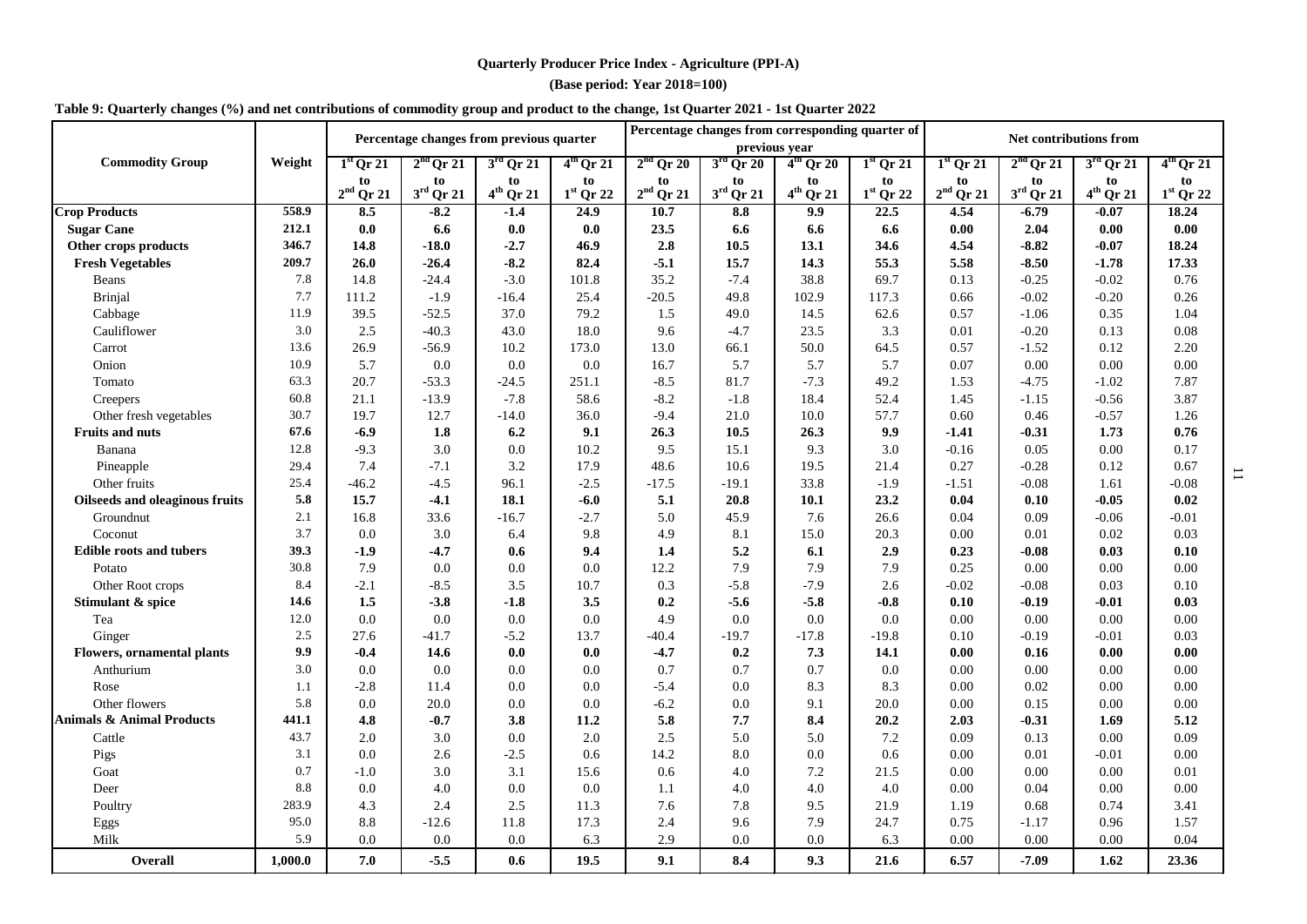#### **Annual Producer Price Index - Agriculture (PPI-A) (Base period: Year 2018=100)**

#### **Table 10: Annual indices, annual changes (%) and net contributions of commodity group and product to the change, 2019 - 2021**

| <b>Commodity Group</b>                         | Weight  |                          | Annual index <sup>1</sup> |                    | <b>Percentage changes from</b> |              | Net contributions from |              |  |
|------------------------------------------------|---------|--------------------------|---------------------------|--------------------|--------------------------------|--------------|------------------------|--------------|--|
|                                                |         | 2019                     | 2020                      | 2021               | 2019 to 2020                   | 2020 to 2021 | 2019 to 2020           | 2020 to 2021 |  |
| <b>Crop Products</b>                           | 558.9   | 102.8                    | 122.4                     | 129.1              | 19.1                           | 5.5          | 11.46                  | 2.95         |  |
| <b>Sugar Cane</b>                              | 212.1   | 103.4                    | 131.1                     | 149.7 <sup>2</sup> | 26.8                           | 14.2         | 5.88                   | 3.95         |  |
| Other crops products                           | 346.7   | 101.5                    | 116.3                     | 115.9              | 14.6                           | $-0.3$       | 5.58                   | $-1.00$      |  |
| Fresh Vegetables <sup>3</sup>                  | 209.7   | 101.1                    | 127.4                     | 115.8              | 26.0                           | $-9.1$       | 5.50                   | $-2.43$      |  |
| Beans                                          | 7.8     | 97.8                     | 112.0                     | 108.8              | 14.5                           | $-2.9$       | 0.11                   | $-0.02$      |  |
| Brinjal                                        | 7.7     | 95.3                     | 124.0                     | 131.4              | 30.1                           | 6.0          | 0.22                   | 0.06         |  |
| Cabbage                                        | 11.9    | 110.7                    | 156.4                     | 126.4              | 41.3                           | $-19.2$      | 0.54                   | $-0.36$      |  |
| Cauliflower                                    | 3.0     | 120.1                    | 121.2                     | 131.3              | 0.9                            | 8.3          | 0.00                   | 0.03         |  |
| Carrot                                         | 13.6    | 142.5                    | 141.1                     | 148.3              | $-1.0$                         | 5.1          | $-0.02$                | 0.10         |  |
| Onion                                          | 10.9    | 102.6                    | 113.1                     | 119.6              | 10.2                           | 5.7          | 0.11                   | 0.07         |  |
| Tomato                                         | 63.3    | 97.9                     | 134.5                     | 102.8              | 37.4                           | $-23.6$      | 2.32                   | $-2.01$      |  |
| Creepers                                       | 60.8    | 92.9                     | 121.0                     | 118.0              | 30.2                           | $-2.5$       | 1.71                   | $-0.18$      |  |
| Other fresh vegetables                         | 30.7    | 102.0                    | 118.4                     | 114.6              | 16.1                           | $-3.2$       | 0.50                   | $-0.12$      |  |
| Fruits and nuts <sup>3</sup>                   | 67.6    | 108.9                    | 108.2                     | 126.0              | $-0.6$                         | 16.5         | $-0.05$                | 1.20         |  |
| Banana                                         | 12.8    | 118.7                    | 115.6                     | 130.9              | $-2.6$                         | 13.2         | $-0.04$                | 0.20         |  |
| Pineapple                                      | 29.4    | 108.3                    | 112.3                     | 127.5              | 3.7                            | 13.5         | 0.12                   | 0.45         |  |
| Other fruits                                   | 25.4    | 104.7                    | 99.7                      | 121.8              | $-4.8$                         | 22.2         | $-0.13$                | 0.56         |  |
| Oilseeds and oleaginous fruits <sup>3</sup>    | 5.8     | 103.0                    | 90.1                      | 99.7               | $-12.5$                        | 10.7         | $-0.08$                | 0.06         |  |
| Groundnut                                      | 2.1     | 122.5                    | 131.8                     | 148.4              | 7.6                            | 12.6         | 0.02                   | 0.03         |  |
| Coconut                                        | 3.7     | 92.1                     | 66.7                      | 72.5               | $-27.6$                        | 8.7          | $-0.09$                | 0.02         |  |
| Edible roots and tubers <sup>3</sup>           | 39.3    | 98.4                     | 106.0                     | 111.5              | 7.7                            | 5.2          | 0.30                   | 0.22         |  |
| Potato                                         | 30.8    | 99.1                     | 103.1                     | 111.2              | 4.0                            | 7.9          | 0.12                   | 0.25         |  |
| Other Root crops                               | 8.4     | 96.0                     | 116.5                     | 112.8              | 21.4                           | $-3.2$       | 0.17                   | $-0.03$      |  |
| Stimulant & spice $3$                          | 14.6    | 125.6                    | 114.5                     | 110.8              | $-8.8$                         | $-3.2$       | $-0.16$                | $-0.05$      |  |
| Tea                                            | 12.0    | 104.5                    | 109.1                     | 111.7 <sup>2</sup> | 4.4                            | 2.4          | 0.06                   | 0.03         |  |
| Ginger                                         | 2.5     | 225.3                    | 139.8                     | 106.6              | $-37.9$                        | $-23.7$      | $-0.22$                | $-0.08$      |  |
| <b>Flowers, ornamental plants</b>              | 9.9     | 112.5                    | 119.4                     | 120.3              | 6.1                            | $0.8\,$      | 0.07                   | 0.01         |  |
| Anthurium                                      | 3.0     | 83.0                     | 82.3                      | 82.7               | $-0.8$                         | $0.5\,$      | 0.00                   | $0.00\,$     |  |
| Rose                                           | 1.1     | 126.3                    | 129.8                     | 130.7              | 2.8                            | $0.7\,$      | 0.00                   | 0.00         |  |
| Other flowers                                  | 5.8     | 125.0                    | 136.5                     | 137.5              | 9.2                            | $0.7\,$      | 0.07                   | $0.01\,$     |  |
| <b>Animals &amp; Animal Products</b>           | 441.1   | 95.9                     | 94.5                      | 99.7               | $-1.5$                         | 5.5          | $-0.62$                | 2.30         |  |
| Cattle                                         | 43.7    | 100.5                    | 99.3                      | 102.3              | $-1.2$                         | 3.0          | $-0.05$                | 0.13         |  |
| Pigs                                           | 3.1     | 97.3                     | 102.8                     | 111.8              | 5.7                            | $8.8\,$      | 0.02                   | 0.03         |  |
| Goat                                           | $0.7\,$ | 101.4                    | 100.9                     | 104.0              | $-0.5$                         | 3.1          | 0.00                   | $0.00\,$     |  |
| Deer                                           | 8.8     | 100.0                    | 100.5                     | 103.1              | 0.5                            | 2.6          | 0.00                   | 0.02         |  |
| Poultry                                        | 283.9   | 95.2                     | 95.7                      | 101.7              | 0.5                            | 6.3          | 0.14                   | 1.70         |  |
| Eggs                                           | 95.0    | 94.8                     | 87.8                      | 92.0               | $-7.4$                         | 4.8          | $-0.66$                | 0.40         |  |
| Milk                                           | 5.9     | 107.6                    | 95.7                      | 97.4               | $-11.1$                        | 1.8          | $-0.07$                | 0.01         |  |
| Overall                                        | 1,000.0 | 99.8                     | 110.1                     | 116.3              | 10.3                           | 5.6          | 10.83                  | 5.24         |  |
| Using data for base period $(2018)$ as weights |         | <sup>2</sup> Provisional |                           |                    |                                |              |                        |              |  |

 $3$  The indices are computed based on the method of variable baskets with fixed monthly weights in the base year as explained at paragraph 12 of Annex. The composition of these baskets is shown in Table 12.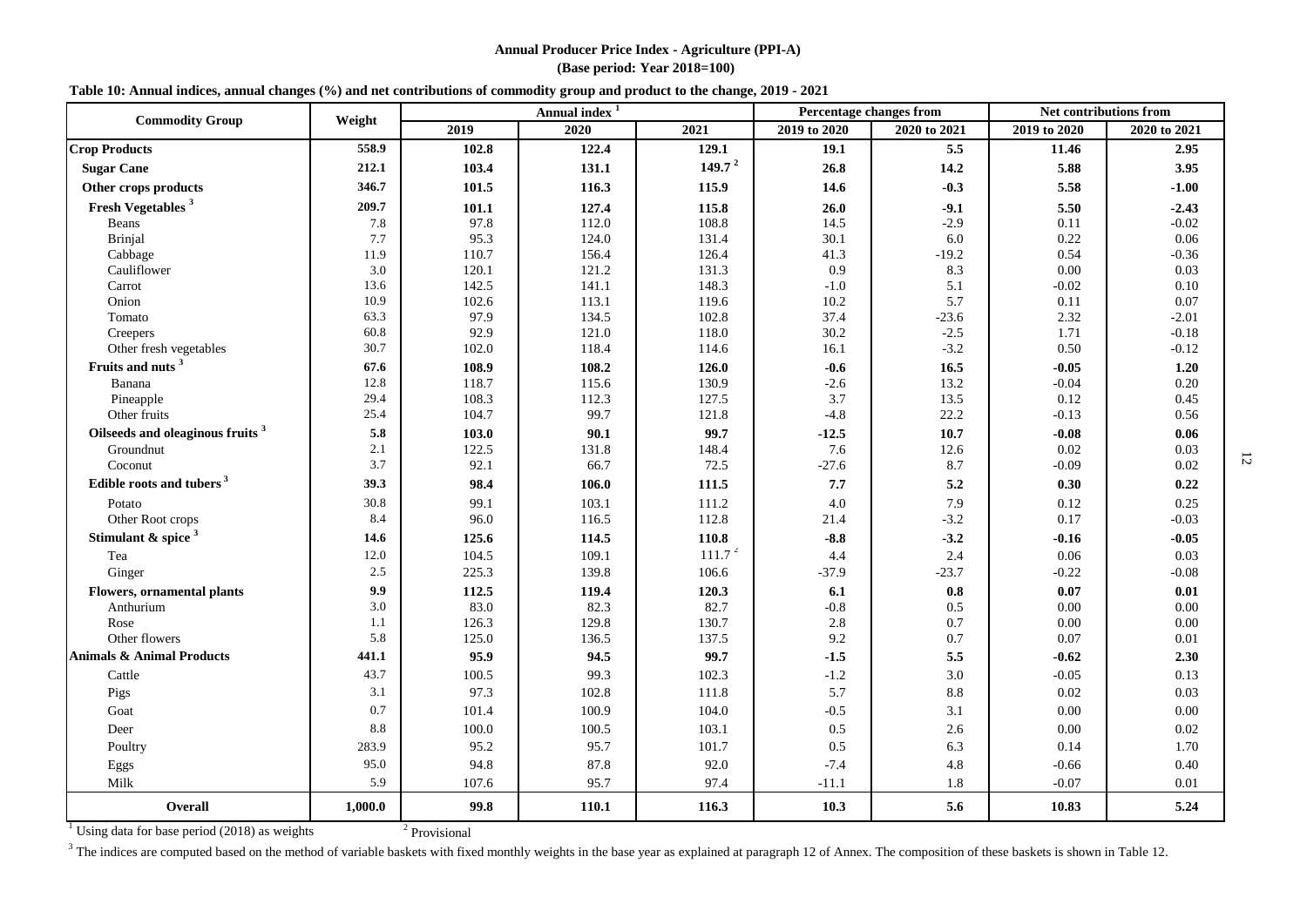| Month                       | 2019      | 2020  | 2021               | $2022^1$ |
|-----------------------------|-----------|-------|--------------------|----------|
| January                     | 94.2      | 107.4 | 110.5              | 121.2    |
| February                    | 98.2      | 116.3 | 112.2              | 137.6    |
| March                       | 104.5     | 129.7 | 117.8              | 155.3    |
| $1st$ quarter               | 99.0      | 117.8 | 113.5              | 138.0    |
| April                       | 107.3     | 127.7 | 117.8              |          |
| May                         | 99.4      | 108.7 | 123.9              |          |
| June                        | 90.3      | 96.9  | 123.0              |          |
| $2nd$ quarter               | 99.2      | 111.4 | 121.5              |          |
| July                        | $100.6\,$ | 103.6 | 115.9 <sup>1</sup> |          |
| August                      | 108.3     | 104.5 | 112.9 <sup>1</sup> |          |
| September                   | 102.4     | 109.3 | 115.5 <sup>1</sup> |          |
| $3^{rd}$ quarter            | 103.7     | 105.9 | 114.8 <sup>1</sup> |          |
| October                     | 97.4      | 107.9 | 114.0 <sup>1</sup> |          |
| November                    | 97.1      | 104.7 | 112.8 <sup>1</sup> |          |
| December                    | 98.4      | 104.6 | 119.8 <sup>1</sup> |          |
| $4th$ quarter               | 97.6      | 105.7 | 115.5 <sup>1</sup> |          |
| Yearly average <sup>2</sup> | 99.8      | 110.1 | 116.3 <sup>1</sup> |          |
| Annual change (%)           | $-0.2$    | 10.3  | 5.6                |          |

**(Base period : Year 2018=100) Table 11: Monthly and Quarterly Price Indices - Agriculture (PPI-A): January 2019 - March 2022** 

<sup>1</sup> Provisional

 $2$  Using data for base period (2018) as weights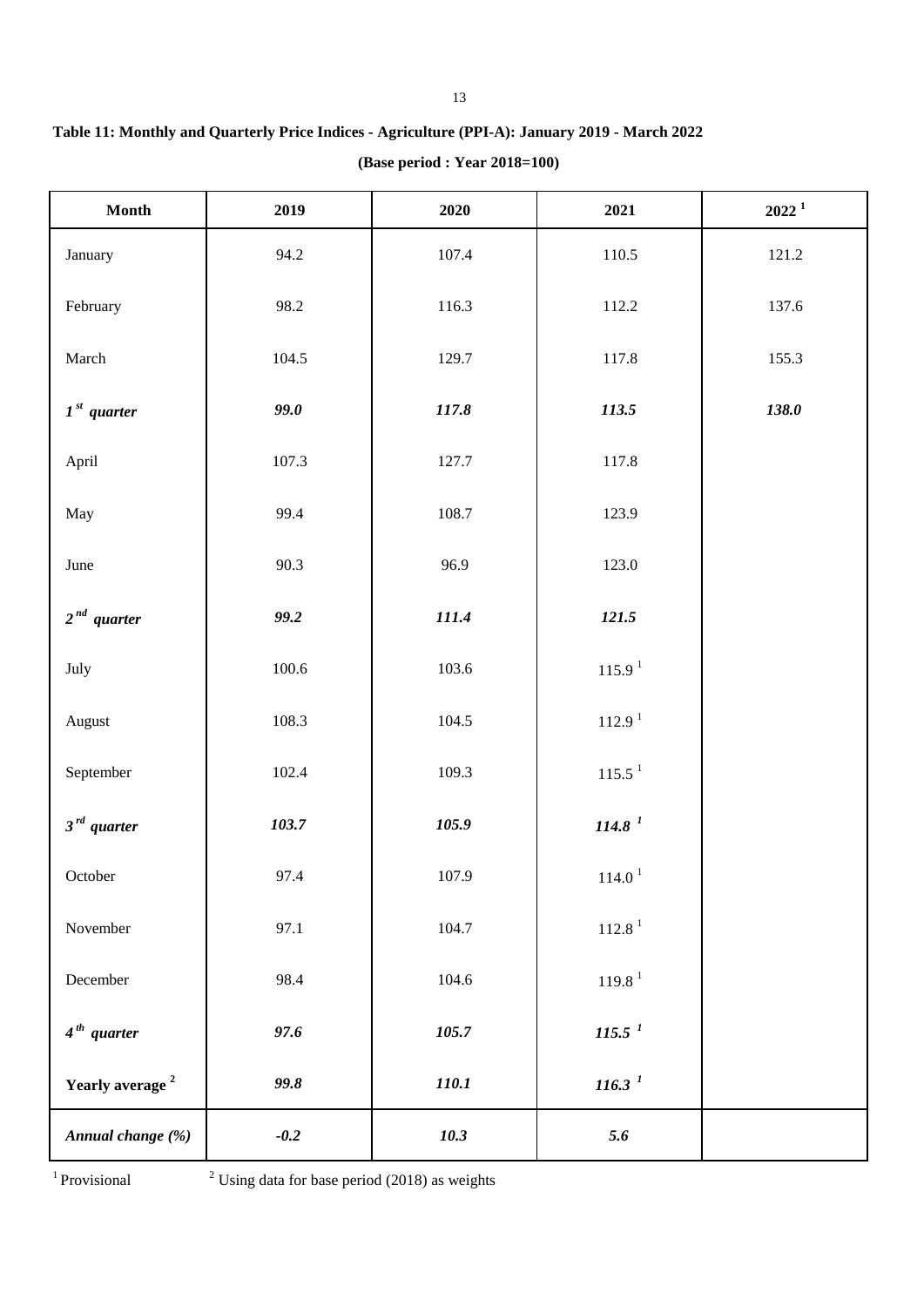| Month                                   | 2006 | 2007 | 2008 | 2009   | 2010   | 2011 | 2012  | 2013  | 2014   | 2015   | 2016  | 2017  | 2018   | 2019   | 2020  | 2021               | 2022               |
|-----------------------------------------|------|------|------|--------|--------|------|-------|-------|--------|--------|-------|-------|--------|--------|-------|--------------------|--------------------|
| <b>January</b>                          | 81.0 | 86.4 | 90.5 | 94.3   | 90.0   | 87.8 | 95.3  | 99.8  | 104.1  | 100.1  | 93.0  | 98.8  | 104.0  | 94.2   | 107.4 | 110.5              | 121.2 <sup>2</sup> |
| February                                | 81.0 | 90.4 | 93.4 | 99.1   | 94.5   | 91.0 | 96.7  | 100.7 | 107.5  | 98.6   | 95.9  | 103.3 | 105.2  | 98.2   | 116.3 | 112.2              | 137.6 <sup>2</sup> |
| <b>March</b>                            | 87.4 | 99.3 | 94.6 | 100.6  | 94.3   | 91.3 | 98.8  | 100.2 | 101.3  | 102.6  | 97.3  | 105.2 | 106.4  | 104.5  | 129.7 | 117.8              | 155.3 <sup>2</sup> |
| <b>April</b>                            | 89.2 | 96.0 | 99.3 | 98.4   | 93.3   | 91.9 | 97.3  | 100.6 | 102.6  | 95.5   | 94.7  | 106.1 | 103.5  | 107.3  | 127.7 | 117.8              |                    |
| <b>May</b>                              | 83.0 | 90.4 | 96.7 | 97.0   | 89.6   | 91.1 | 96.3  | 101.7 | 100.0  | 87.3   | 94.7  | 114.0 | 103.1  | 99.4   | 108.7 | 123.9              |                    |
| June                                    | 81.2 | 85.5 | 98.4 | 96.8   | 89.3   | 89.6 | 95.7  | 101.7 | 100.6  | 90.5   | 95.2  | 115.0 | 96.8   | 90.3   | 96.9  | 123.0              |                    |
| July                                    | 83.6 | 87.1 | 95.3 | 87.2   | 87.3   | 97.6 | 100.7 | 101.5 | 93.4   | 90.2   | 100.7 | 96.9  | 95.8   | 100.6  | 103.6 | 115.9 <sup>2</sup> |                    |
| <b>August</b>                           | 85.3 | 88.8 | 93.4 | 86.6   | 87.4   | 97.9 | 99.2  | 101.5 | 95.6   | 93.5   | 99.9  | 93.0  | 97.1   | 108.3  | 104.5 | 112.9 <sup>2</sup> |                    |
| <b>September</b>                        | 83.4 | 89.9 | 93.4 | 85.5   | 84.1   | 97.3 | 96.5  | 101.0 | 91.2   | 93.4   | 99.8  | 88.7  | 98.8   | 102.4  | 109.3 | 115.5 <sup>2</sup> |                    |
| <b>October</b>                          | 82.4 | 89.7 | 94.2 | 84.5   | 86.1   | 95.3 | 97.0  | 99.2  | 86.4   | 90.8   | 97.6  | 91.9  | 96.0   | 97.4   | 107.9 | 114.0 <sup>2</sup> |                    |
| <b>November</b>                         | 82.7 | 89.3 | 93.7 | 86.4   | 87.5   | 95.8 | 99.1  | 98.3  | 88.0   | 90.3   | 98.2  | 96.8  | 96.2   | 97.1   | 104.7 | 112.8 <sup>2</sup> |                    |
| <b>December</b>                         | 83.0 | 88.4 | 92.2 | 84.4   | 84.7   | 96.3 | 98.3  | 98.8  | 88.4   | 91.3   | 102.4 | 103.0 | 97.1   | 98.4   | 104.6 | 119.8 <sup>2</sup> |                    |
| Yearly Average <sup>3</sup>             | 83.2 | 89.1 | 94.4 | 91.3   | 88.9   | 93.5 | 97.3  | 100.4 | 96.3   | 93.4   | 97.6  | 101.0 | 100.0  | 99.8   | 110.1 | 116.3              |                    |
| <b>Annual change</b><br>$(\frac{6}{6})$ |      | 7.1  | 6.0  | $-3.3$ | $-2.6$ | 5.2  | 4.0   | 3.2   | $-4.1$ | $-3.0$ | 4.5   | 3.5   | $-1.0$ | $-0.2$ | 10.3  | 5.6                |                    |

**Table 12: Monthly Producer Price Index - Agriculture (PPI-A)<sup>1</sup> : January 2006 - March 2022**

**(Base period: Year 2018=100)**

<sup>1</sup> The indices for January 2006 to December 2021 previously based on 2013=100, have been converted to the new base 2018=100

<sup>2</sup> Provisional <sup>3</sup>

 $3$  Using data for base period (2018) as weights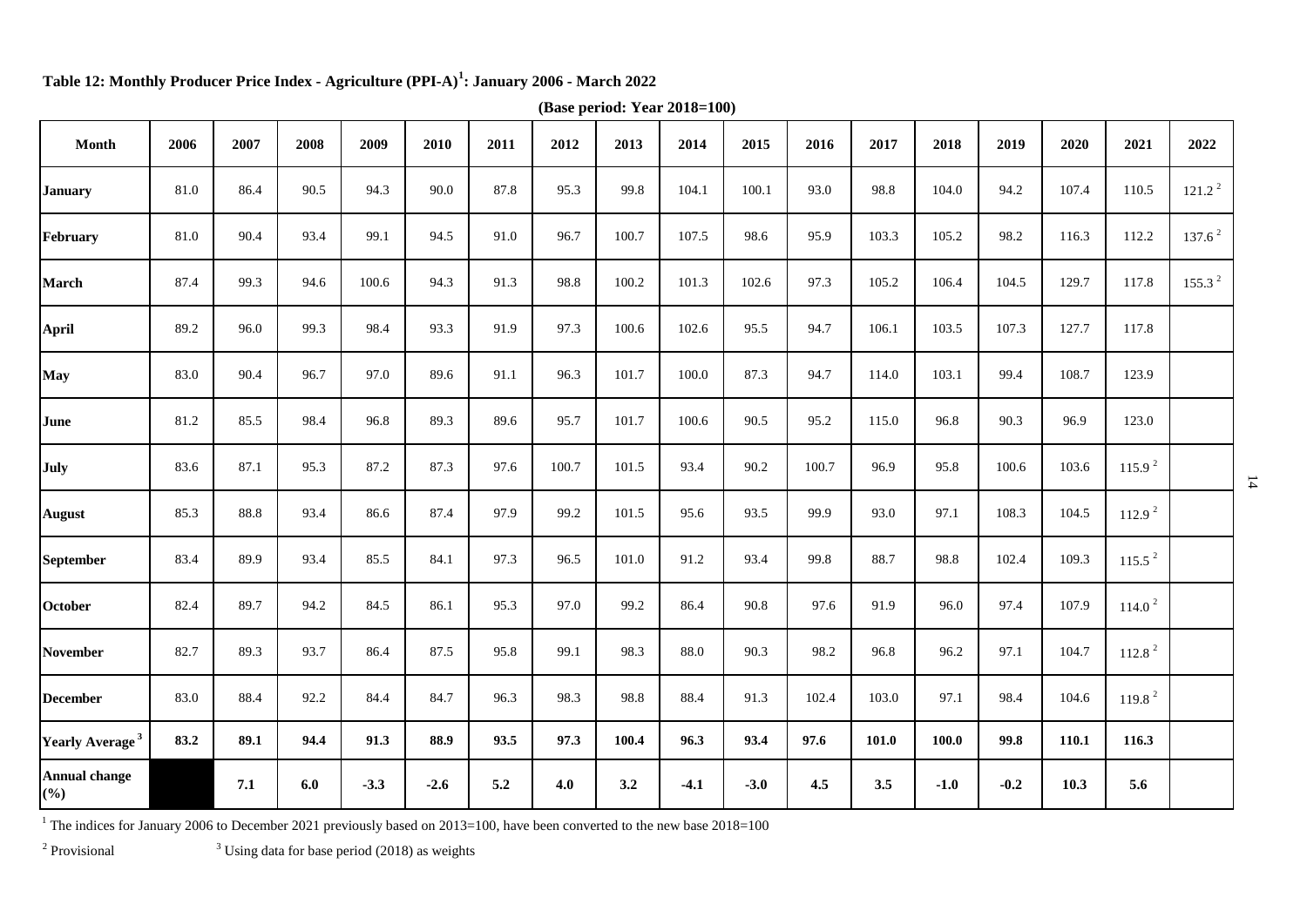#### **(Base period: Year 2018 =100)**

# **Table 13: Weight distribution for the base period and its months by commodity group and product**

| <b>Commodity Group</b>               | Weight  |                |          |         |         |         |         |         |         |           |         |          |                 |
|--------------------------------------|---------|----------------|----------|---------|---------|---------|---------|---------|---------|-----------|---------|----------|-----------------|
|                                      | Year    | <b>January</b> | February | March   | April   | May     | June    | July    | August  | September | October | November | <b>December</b> |
| <b>Crop Products</b>                 | 558.9   | 558.9          | 558.9    | 558.9   | 558.9   | 558.9   | 558.9   | 558.9   | 558.9   | 558.9     | 558.9   | 558.9    | 558.9           |
| <b>Sugar Cane</b>                    | 212.1   | 212.1          | 212.1    | 212.1   | 212.1   | 212.1   | 212.1   | 212.1   | 212.1   | 212.1     | 212.1   | 212.1    | 212.1           |
| Other crops products                 | 346.7   | 346.7          | 346.7    | 346.7   | 346.7   | 346.7   | 346.7   | 346.7   | 346.7   | 346.7     | 346.7   | 346.7    | 346.7           |
| <b>Fresh Vegetables</b>              | 209.7   | 209.7          | 209.7    | 209.7   | 209.7   | 209.7   | 209.7   | 209.7   | 209.7   | 209.7     | 209.7   | 209.7    | 209.7           |
| Beans                                | 7.8     | 9.7            | 7.5      | 5.8     | 5.1     | 5.4     | 6.8     | 5.9     | 13.5    | 13.7      | 10.3    | 6.3      | 6.5             |
| Brinjal                              | 7.7     | 8.6            | 7.6      | 6.9     | 7.4     | 7.2     | 7.9     | 8.2     | 8.4     | 13.6      | 5.9     | 6.6      | 5.1             |
| Cabbage                              | 11.9    | 12.9           | 13.4     | 22.6    | 14.6    | 12.2    | 10.5    | 5.7     | 7.4     | 8.3       | 9.9     | 9.3      | 9.6             |
| Cauliflower                          | 3.0     | 2.4            | 1.5      | 0.9     | 0.6     | 2.2     | 4.9     | 7.1     | 6.2     | 5.3       | 3.9     | 2.4      | 2.3             |
| Carrot                               | 13.6    | 13.4           | 9.3      | 16.5    | 23.0    | 24.7    | 11.6    | 6.8     | 13.3    | 8.8       | 5.9     | 13.9     | 14.3            |
| Onion                                | 10.9    | 1.6            | 0.0      | 0.0     | 0.0     | 0.0     | 0.1     | 0.4     | 3.0     | 25.7      | 41.3    | 42.1     | 11.0            |
| Tomato                               | 63.3    | 59.6           | 84.4     | 80.0    | 77.4    | 74.4    | 79.8    | 74.2    | 38.8    | 25.8      | 46.4    | 49.7     | 48.6            |
| Creepers                             | 60.8    | 69.8           | 55.5     | 51.2    | 51.0    | 50.7    | 57.5    | 66.0    | 84.1    | 76.6      | 55.3    | 56.8     | 75.6            |
| Other fresh vegetables               | 30.7    | 31.8           | 30.5     | 25.7    | 30.6    | 32.8    | 30.6    | 35.5    | 35.1    | 31.8      | 30.7    | 22.6     | 36.7            |
| <b>Fruits and nuts</b>               | 67.6    | 67.6           | 67.6     | 67.6    | 67.6    | 67.6    | 67.6    | 67.6    | 67.6    | 67.6      | 67.6    | 67.6     | 67.6            |
| Banana                               | 12.8    | 8.4            | 14.6     | 18.5    | 18.8    | 18.1    | 12.7    | 17.5    | 21.2    | 21.6      | 20.0    | 9.7      | 5.3             |
| Pineapple                            | 29.4    | 20.2           | 41.2     | 49.1    | 45.5    | 42.7    | 32.0    | 38.4    | 46.4    | 46.0      | 39.1    | 22.7     | 9.6             |
| Other fruits                         | 25.4    | 39.0           | 11.7     | 0.0     | 3.2     | 6.9     | 22.8    | 11.7    | 0.0     | 0.0       | 8.4     | 35.2     | 52.6            |
| Oilseeds and oleaginous fruits       | 5.8     | 5.8            | 5.8      | 5.8     | 5.8     | 5.8     | 5.8     | 5.8     | 5.8     | 5.8       | 5.8     | 5.8      | 5.8             |
| Groundnut                            | 2.1     | 1.4            | 1.7      | 3.2     | 3.4     | 3.4     | 1.2     | 1.2     | 1.0     | 1.4       | 1.7     | 3.2      | 3.4             |
| Coconut                              | 3.7     | 4.4            | 4.1      | 2.6     | 2.4     | 2.4     | 4.5     | 4.6     | 4.8     | 4.4       | 4.0     | 2.6      | 2.4             |
| <b>Edible roots and tubers</b>       | 39.3    | 39.3           | 39.3     | 39.3    | 39.3    | 39.3    | 39.3    | 39.3    | 39.3    | 39.3      | 39.3    | 39.3     | 39.3            |
| Potato                               | 30.8    | 4.8            | 1.5      | 0.0     | 0.0     | 0.0     | 9.7     | 23.4    | 32.8    | 34.6      | 36.2    | 35.2     | 34.8            |
| Other Root crops                     | 8.4     | 34.5           | 37.8     | 39.3    | 39.3    | 39.3    | 29.6    | 15.9    | 6.4     | 4.6       | 3.1     | 4.1      | 4.5             |
| Stimulant & spice                    | 14.6    | 14.6           | 14.6     | 14.6    | 14.6    | 14.6    | 14.6    | 14.6    | 14.6    | 14.6      | 14.6    | 14.6     | 14.6            |
| Tea                                  | 12.0    | 13.9           | 14.0     | 14.5    | 14.3    | 13.8    | 13.9    | 13.0    | 11.9    | 8.8       | 10.2    | 9.9      | 10.2            |
| Ginger                               | 2.5     | 0.7            | 0.6      | 0.0     | 0.3     | 0.8     | 0.6     | 1.6     | 2.6     | 5.8       | 4.4     | 4.7      | 4.4             |
| <b>Flowers, ornamental plants</b>    | 9.9     | 9.9            | 9.9      | 9.9     | 9.9     | 9.9     | 9.9     | 9.9     | 9.9     | 9.9       | 9.9     | 9.9      | 9.9             |
| Anthurium                            | 3.0     | 3.0            | 3.0      | 3.0     | 3.0     | 3.0     | 3.0     | 3.0     | 3.0     | 3.0       | 3.0     | 3.0      | 3.0             |
| Rose                                 | 1.1     | 1.1            | 1.1      | 1.1     | 1.1     | 1.1     | 1.1     | 1.1     | 1.1     | 1.1       | 1.1     | 1.1      | 1.1             |
| Other flowers                        | 5.8     | 5.8            | 5.8      | 5.8     | 5.8     | 5.8     | 5.8     | 5.8     | 5.8     | 5.8       | 5.8     | 5.8      | 5.8             |
| <b>Animals &amp; Animal Products</b> | 441.1   | 441.1          | 441.1    | 441.1   | 441.1   | 441.1   | 441.1   | 441.1   | 441.1   | 441.1     | 441.1   | 441.1    | 441.1           |
| Cattle                               | 43.7    | 43.7           | 43.7     | 43.7    | 43.7    | 43.7    | 43.7    | 43.7    | 43.7    | 43.7      | 43.7    | 43.7     | 43.7            |
| Pigs                                 | 3.1     | 3.1            | 3.1      | 3.1     | 3.1     | 3.1     | 3.1     | 3.1     | 3.1     | 3.1       | 3.1     | 3.1      | 3.1             |
| Goat                                 | 0.7     | 0.7            | 0.7      | 0.7     | 0.7     | 0.7     | 0.7     | 0.7     | 0.7     | 0.7       | 0.7     | 0.7      | 0.7             |
| Deer                                 | 8.8     | 8.8            | 8.8      | 8.8     | 8.8     | 8.8     | 8.8     | 8.8     | 8.8     | 8.8       | 8.8     | 8.8      | 8.8             |
| Poultry                              | 283.9   | 283.9          | 283.9    | 283.9   | 283.9   | 283.9   | 283.9   | 283.9   | 283.9   | 283.9     | 283.9   | 283.9    | 283.9           |
| Eggs                                 | 95.0    | 95.0           | 95.0     | 95.0    | 95.0    | 95.0    | 95.0    | 95.0    | 95.0    | 95.0      | 95.0    | 95.0     | 95.0            |
| Milk                                 | 5.9     | 5.9            | 5.9      | 5.9     | 5.9     | 5.9     | 5.9     | 5.9     | 5.9     | 5.9       | 5.9     | 5.9      | 5.9             |
| <b>Overall Index</b>                 | 1.000.0 | 1,000.0        | 1,000.0  | 1.000.0 | 1,000.0 | 1.000.0 | 1.000.0 | 1,000.0 | 1,000.0 | 1,000.0   | 1,000.0 | 1.000.0  | 1,000.0         |

15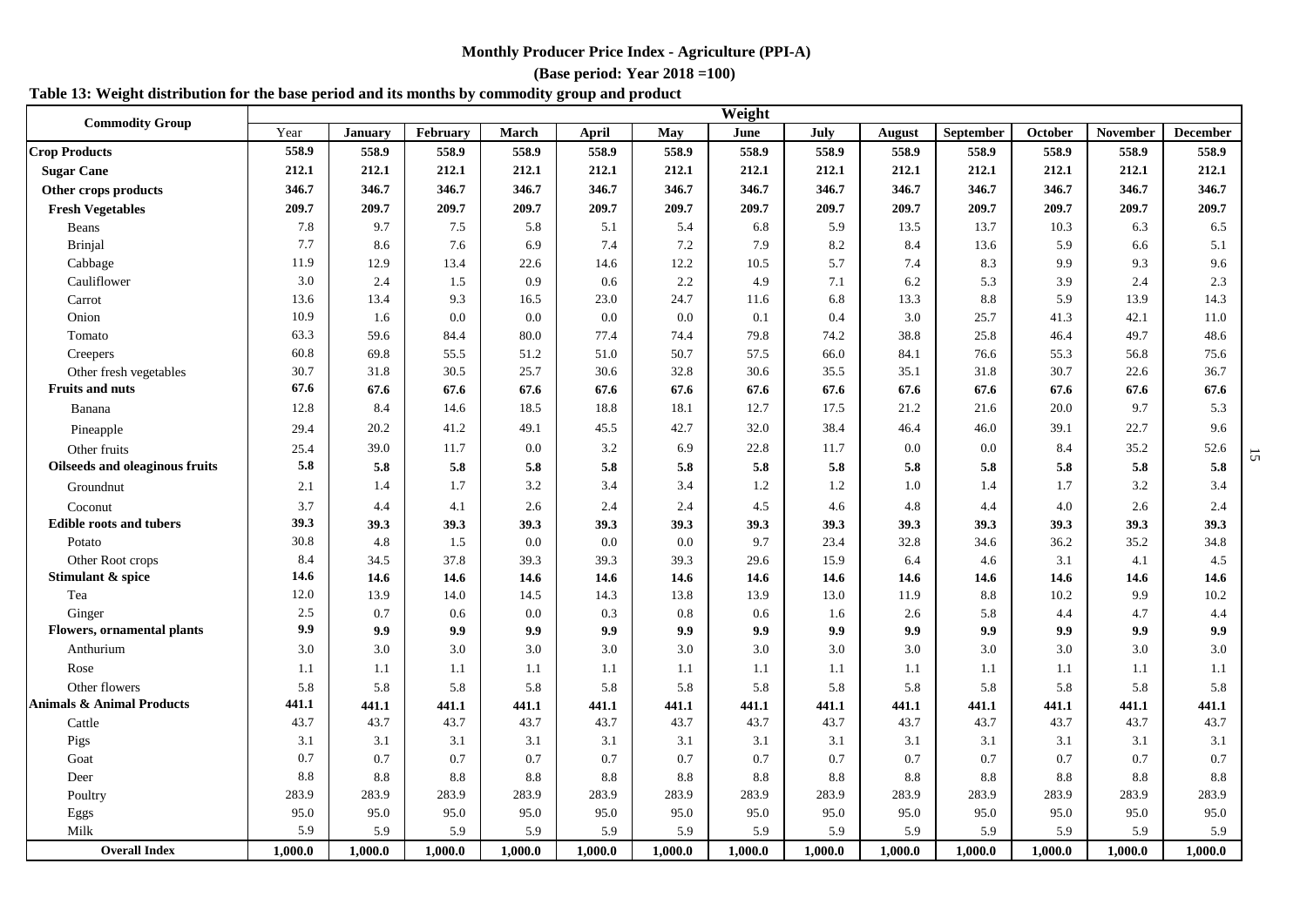# **ANNEX**

# **Producer Price Index – Agriculture (PPI-A)**

# **Methodology for the computation of PPI-A**

# **1. Introduction**

The analysis of price data implies a comparison of current and past prices. Comparison overtime is required to study the price movement in order to understand the history and to indicate future outlook. While price relatives of single commodities can be studied in isolation, a general conclusion can only be derived from averages, covering a given set or class of commodities. The indicators of average price changes are the price indices.

## **2**. **Scope**

 The PPI-A covers agricultural products that are classified according to the latest Central Product Classification (CPC) Ver.2.1. There are two divisions: Division 01 - Crop Products and Division 02 - Animals & Animal Products. "Crop Products" is further divided into 7 Commodity Groups namely:

Group 012: Fresh vegetables Group 013: Fruit and nuts Group 014: Oilseeds and oleaginous fruits Group 015: Edible roots and tubers Group 016: Stimulant and spice Group 018: Sugar cane Group 019: Flowers, ornamental plants

# **3. Commodity Coverage**

The bulk of the products in agriculture, with the exception of forestry, fishing and agricultural services, is taken into account in the producer price index. Thus, about 75% of the gross output of the agricultural sector has been considered.

## **4. Observation Units**

There are essentially three types of observation units for collecting producer prices: (i) producers (ii) purchasers and (iii) markets. However, in the context of Mauritius, different types of observation units are used for different commodities as shown below:

(a) For main commercial crops (sugar cane and tea leaf etc.), the respective marketing agency is the source of the price data.

(b) For vegetables, price data are obtained mainly at three auction markets which are situated at Vacoas, Flacq and Port Louis respectively.

(c) For fruits, prices are recorded from different sources such as planters and first middlemen.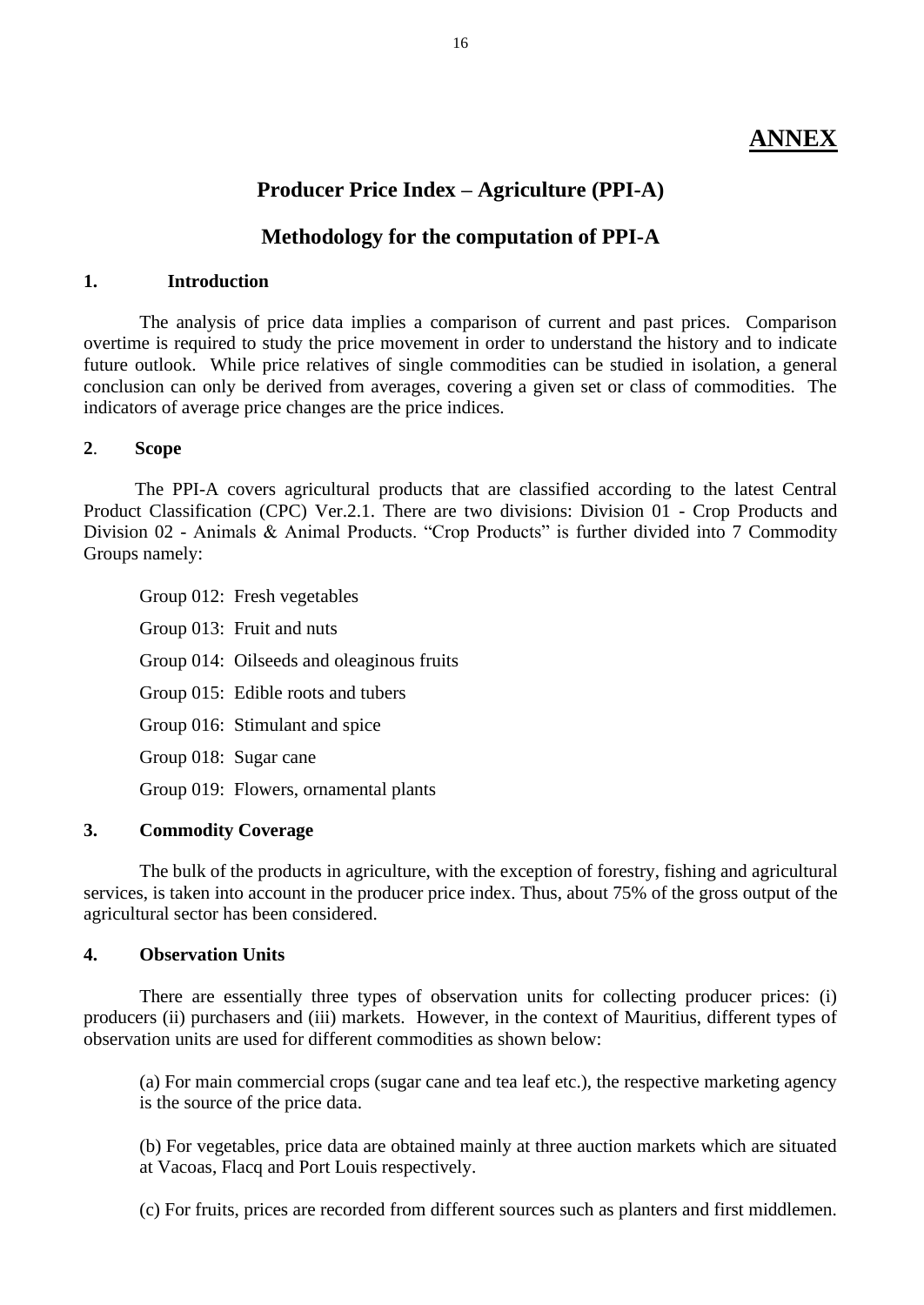(d) For animals and animal products, price data are available at sources varying from marketing agencies to producers.

## **5. Definition of prices**

A price is a pure price when the same amount of money refers to what the buyer pays and what the seller receives. Since the price series form the basis for calculation, the index of the output prices must be representative of what the farmer actually receives.

The prices must be recorded at a point in the marketing of the product which is as close as possible to the farmer. This means that the selling prices should be recorded at the farm gate or (if this is not possible) at the next stage of the commodity flow.

## **6. Purpose of the agricultural price indices**

The purpose of the price indices is to provide information on trends in producer prices of agricultural products and purchase prices of the means of agricultural production.

The selling prices of agricultural products and the purchase of the means of production have a decisive influence on farmers' income. It would, therefore, be useful to have indicators showing how agricultural revenue and expenditure are influenced by their price component.

The agricultural price indicators are of two types: -

- (i) Prices received by farmers represent the producer prices of agricultural products (output prices)
- (ii) Prices paid by farmers are the purchase prices of agricultural requisites (input prices)

The two classes of prices mentioned above are considered important in the context of economic analysis and agricultural policy decisions. Index numbers based on them show the average changes in these prices.

It is to be noted that only the output price index for different groups of commodities is compiled.

# **7. Price received by agricultural producers**

As mentioned earlier, the prices for the index should be farm-gate prices, but this is not possible in many cases. Hence, in lieu of the farm-gate price, the wholesale price of the product is recorded at the three auction markets located in Vacoas, Flacq and Port Louis.

In regards to sugarcane, there is no actual market price for the product. The final price for a crop is only available after the crop year to which it refers. Provisional estimates of the price of sugar is provided by Mauritius Sugar Syndicate. This is however revised as soon as the final price is available. The same procedure is applied to tea whereby prices are obtained from National Agricultural Products Regulatory Office (NAPRO).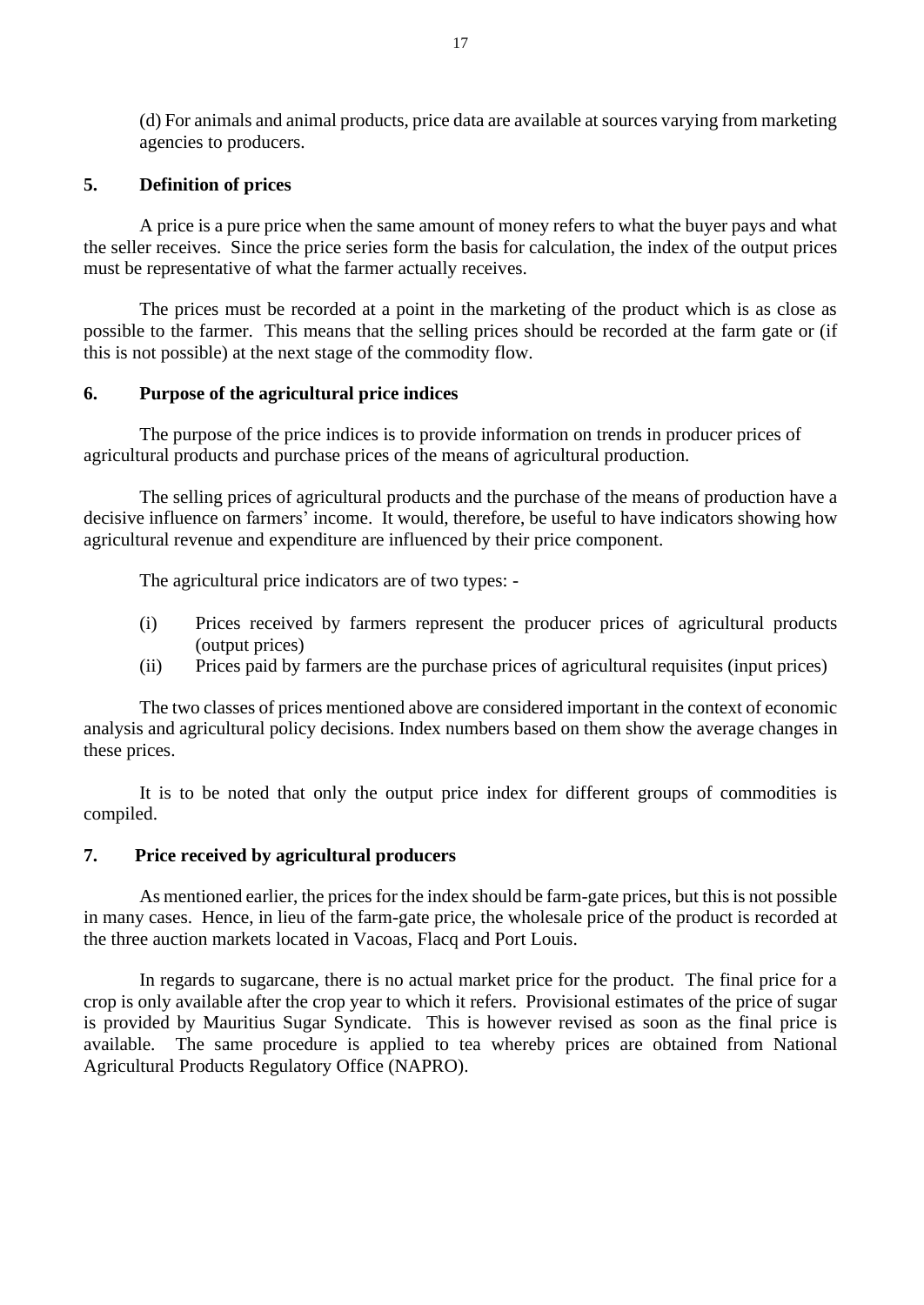## **8. Frequency of Price Collection**

The frequency of price collection varies from weekly for some commodities to only once a year in others. Broadly speaking, the frequency of price collection is as follows: -

- (i) For vegetables, price data are collected every second and fourth week of a month at the three earlier mentioned auction markets.
- (ii) For commodities for which prices are fairly stable, data suppliers are visited on a quarterly basis, but prices are collected for each month of the quarter. For example, crop products – potato, onion etc.
- (iii) For the main commercial crops like sugar cane and tea, the reported prices are normally fixed for the crop year by the respective marketing agency.
- (iv) For the remaining type of items not mentioned above, the price data are collected on a monthly basis.

# **9. Weights**

## *9.1 Weighting scheme and choice of the base period*

As price data are associated with a commercial transaction, it is logical to relate prices to sales rather than total production. However, since the value of production for the market (sales) is not available here, the value of the total production is considered as a proxy in the calculation of weights. Furthermore, since meteorological conditions and market forces may generate high fluctuations, the weighted base is taken as the average of the total production for three years.

It may be noted that 'Food and Agriculture Organisation' and 'Eurostat' recommend that if the quantity weight base is the average of 3 years, then the reference base for prices should be the middle year. In the new set of indices, the weights have been derived by multiplying the average of production during the years 2017, 2018 and 2019 by the average of unit prices in 2018, the reference period. The weight is assigned to each commodity group on the basis of total production (as a proxy for sales) pertaining to the particular group. At the commodity level, the weights are apportioned within the commodity group on the basis of the production of each product.

Quarterly and annual indices have been computed using a weighting system based on the production value for the base period.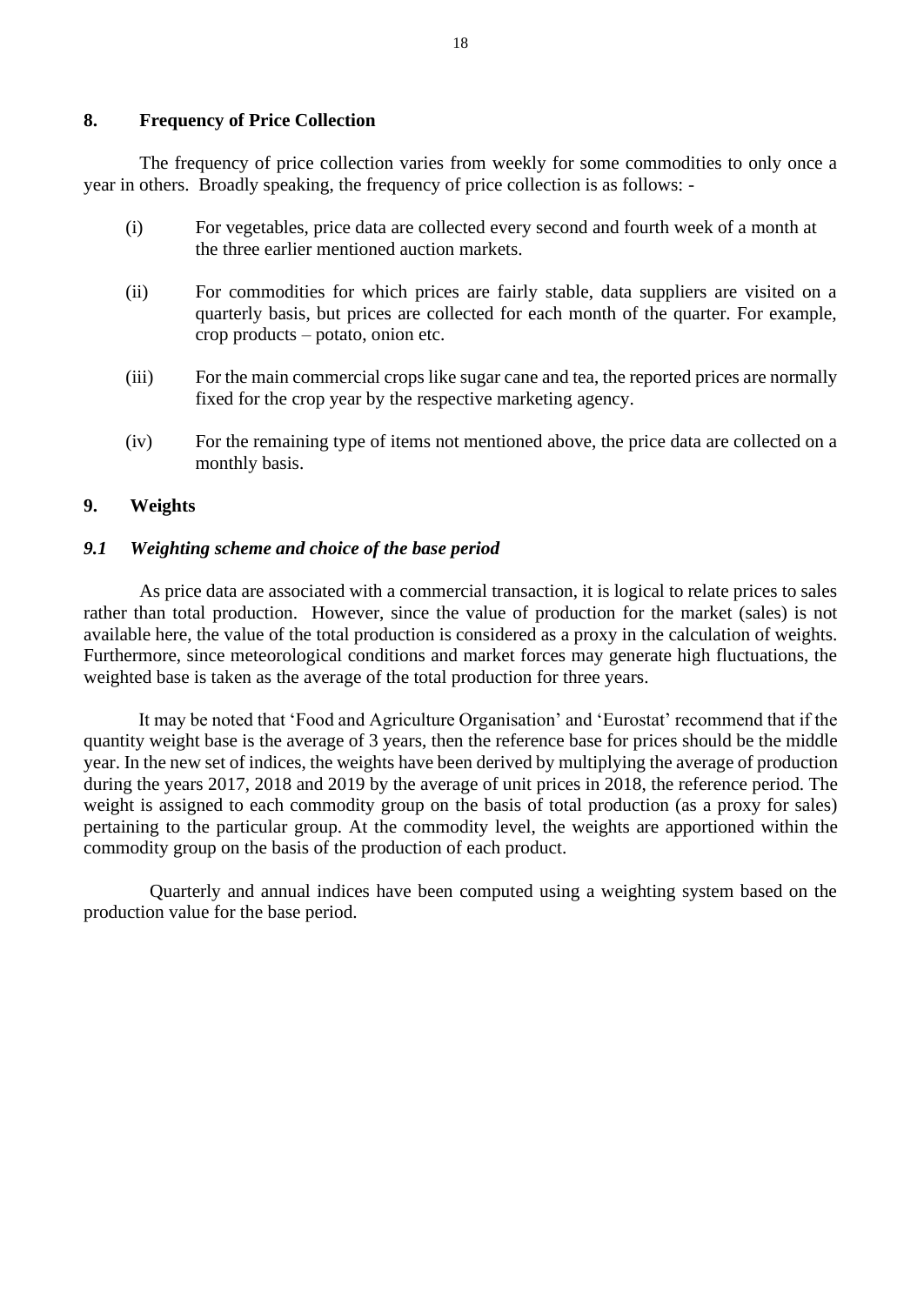# *9.2 Evolution of weights from 2013 to 2018*

|                                       | <b>Previous Weight</b> | New weight        |  |  |  |
|---------------------------------------|------------------------|-------------------|--|--|--|
| <b>Commodity Group</b>                | Base period: 2013      | Base period: 2018 |  |  |  |
| <b>Crop Products</b>                  | 611.6                  | 558.9             |  |  |  |
| <b>Sugar Cane</b>                     | 356.8                  | 212.1             |  |  |  |
| Other crops products                  | 254.8                  | 346.7             |  |  |  |
| <b>Fresh Vegetables</b>               | 134.2                  | 209.7             |  |  |  |
| Beans                                 | 4.6                    | 7.8               |  |  |  |
| <b>Brinjal</b>                        | 6.0                    | 7.7               |  |  |  |
| Cabbage                               | 5.9                    | 11.9              |  |  |  |
| Cauliflower                           | 2.9                    | 3.0               |  |  |  |
| Carrot                                | 8.8                    | 13.6              |  |  |  |
| Onion                                 | 12.3                   | 10.9              |  |  |  |
| Tomato                                | 37.3                   | 63.3              |  |  |  |
| Creepers                              | 30.0                   | 60.8              |  |  |  |
| Other fresh vegetables                | 26.4                   | 30.7              |  |  |  |
| <b>Fruits and nuts</b>                | 64.0                   | 67.6              |  |  |  |
| Banana                                | 10.1                   | 12.8              |  |  |  |
| Pineapple                             | 20.4                   | 29.4              |  |  |  |
| Other fruits                          | 33.5                   | 25.4              |  |  |  |
| <b>Oilseeds and oleaginous fruits</b> | 3.4                    | 5.8               |  |  |  |
| Groundnut                             | 2.3                    | 2.1               |  |  |  |
| Coconut                               | 1.1                    | 3.7               |  |  |  |
| <b>Edible roots and tubers</b>        | 35.7                   | 39.3              |  |  |  |
| Potato                                | 29.0                   | 30.8              |  |  |  |
| Other Root crops                      | 6.7                    | 8.4               |  |  |  |
| Stimulant & spice                     | 9.6                    | 14.6              |  |  |  |
| Tea                                   | 7.5                    | 12.0              |  |  |  |
| Ginger                                | 2.1                    | 2.5               |  |  |  |
| <b>Flowers, ornamental plants</b>     | 7.9                    | 9.9               |  |  |  |
| Anthurium                             | 2.4                    | 3.0               |  |  |  |
| Rose                                  | 0.9                    | 1.1               |  |  |  |
| Other flowers                         | 4.6                    | 5.8               |  |  |  |
| <b>Animals &amp; Animal Products</b>  | 388.4                  | 441.1             |  |  |  |
| Cattle                                | 25.2                   | 43.7              |  |  |  |
| Pigs                                  | 11.5                   | 3.1               |  |  |  |
| Goat                                  | 3.4                    | 0.7               |  |  |  |
| Deer                                  | 6.9                    | 8.8               |  |  |  |
| Poultry                               | 267.1                  | 283.9             |  |  |  |
| Eggs                                  | 66.3                   | 95.0              |  |  |  |
| Milk                                  | 8.0                    | 5.9               |  |  |  |
| <b>Overall Index</b>                  | 1,000.0                | 1,000.0           |  |  |  |

# **Table A.1: Weights by commodity group, previous and new base periods**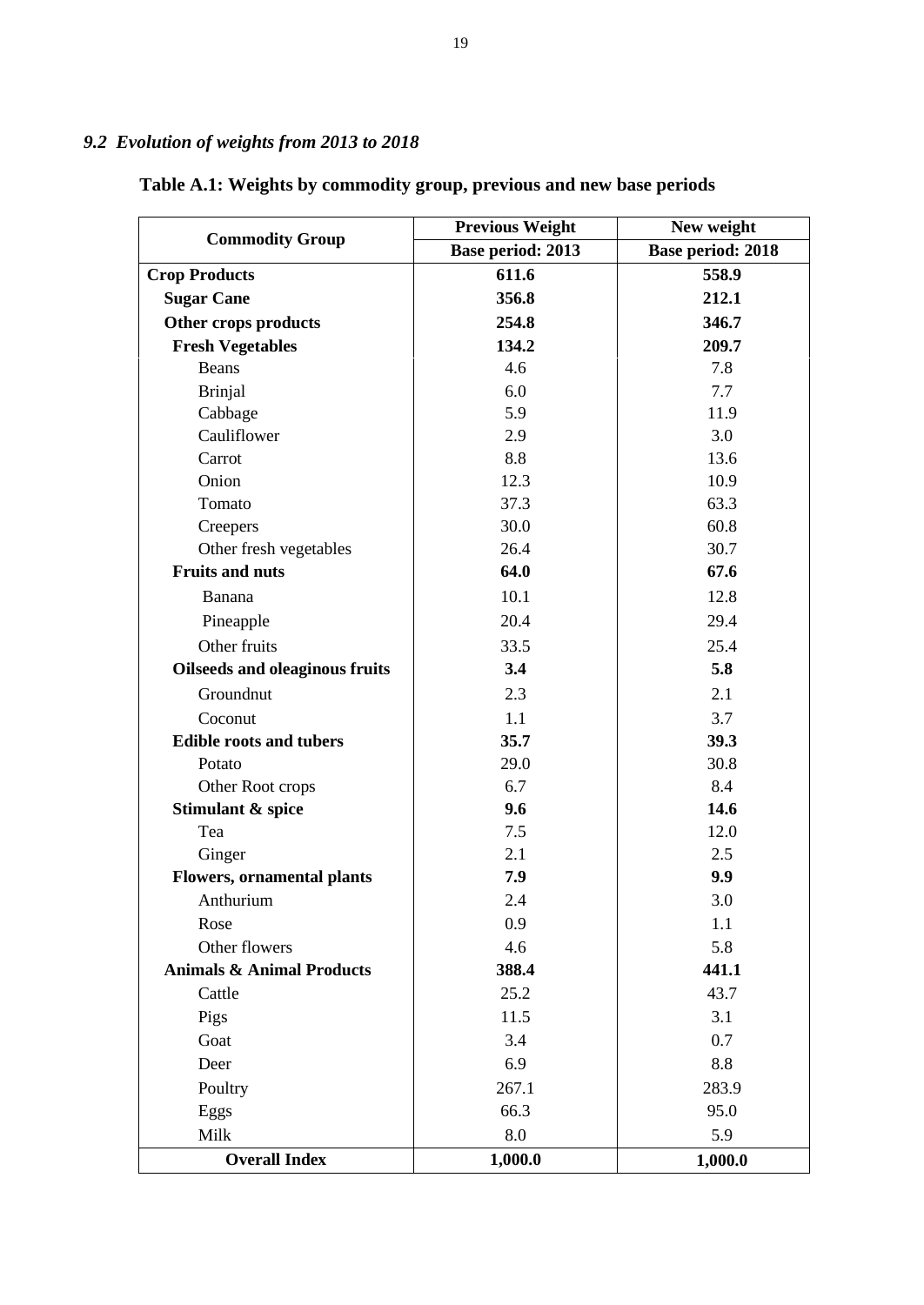# **10. Index calculation**

The PPI will be calculated according to a Laspeyres formula:

$$
I_t = \frac{\sum W_i (P_{ti}/P_{oi})}{\sum W_i} \times 100
$$

Where:

**I<sup>t</sup>** is the index for the current period t

**Pti** is the price of commodity i in the current period t

**P<sub>oi</sub>** is the price of the commodity i in the reference period o (2018)

**W<sub>i</sub>** is the weight associated with commodity i

As per the International Monetary Fund's recommendation to harmonize the method of computation of all indices, prices of commodities collected at different auction markets are computed using geometric mean instead of simple average.

# **11. Uses of agricultural price indices**

The construction of agricultural price index numbers may serve various purposes as shown below: -

- (i) Economic analysis, in particular the estimation of general price trends and their relationship with other pertinent variables, e.g. the study of domestic price changes in relation to prices observed in external markets or the movement of agricultural production.
- (ii) Monitoring the implementation of agricultural price policy decisions such as the introduction or modification of support prices
- (iii) Forecasting price movements in connection with market studies or business cycle research.
- (iv) Compilation of national accounts at constant prices. In order to estimate the growth of the real product of the agricultural sector, deflator indices are needed. They are appropriately weighted indices of agricultural commodities or input items.

# **12. Seasonality**

Prices and quantities of many agricultural commodities show seasonal variations. As vegetables and fruits are extremely seasonal products, it is therefore decided to use the method of variable baskets with fixed monthly weights in the base year.

There are 12 monthly baskets of representative products. The composition of these baskets varies each month. Certain products whose marketing period covers the whole year appear in all 12 monthly baskets, while others, which are more seasonal, appear only in some of them. However, the composition of the basket for a given month is fixed over time.